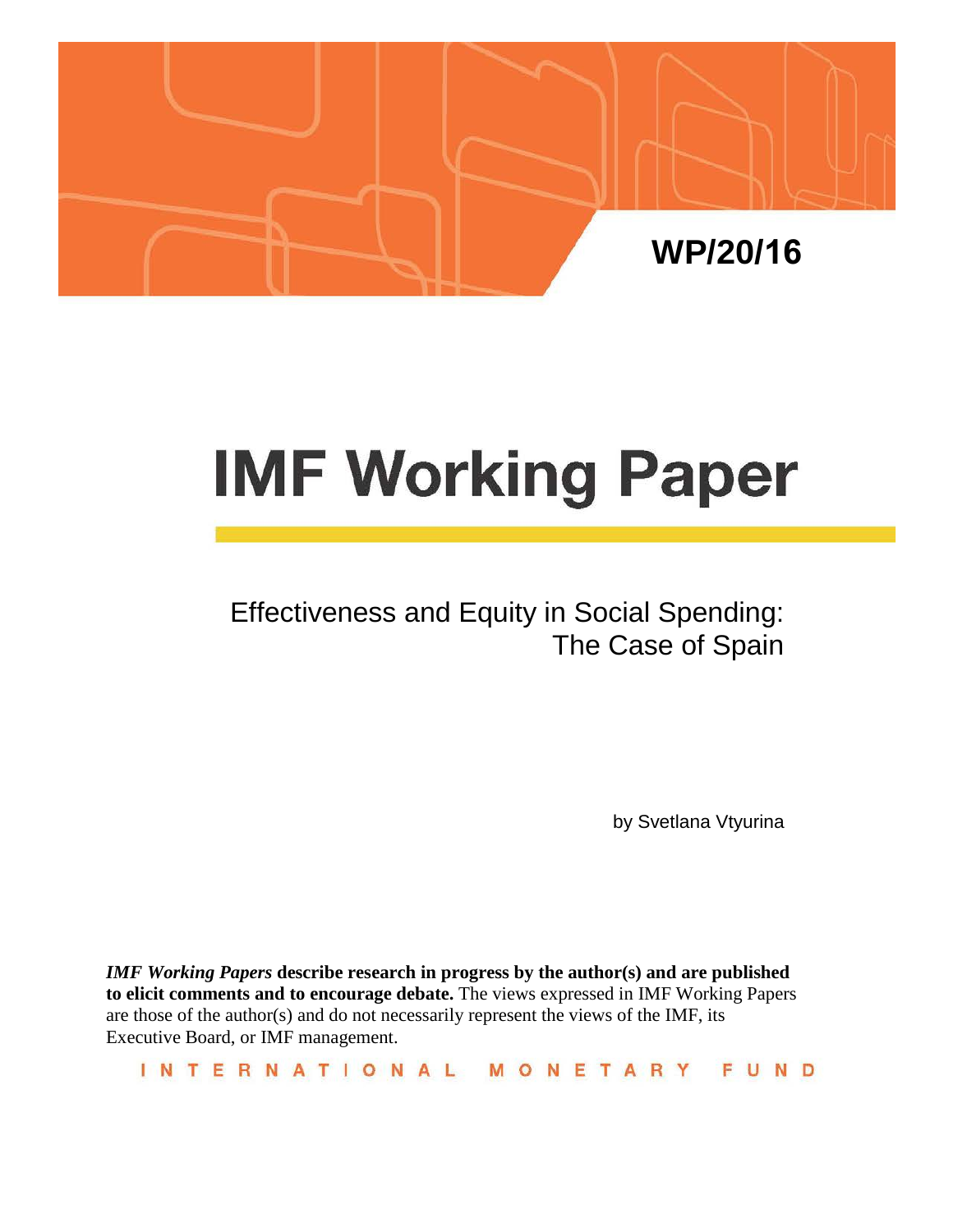# **IMF Working Paper**

#### European Department

### **Effectiveness and Equity in Social Spending: The Case of Spain**

#### **Prepared by Svetlana Vtyurina[1](#page-1-0)**

Authorized for distribution by Andrea Schaechter

January 2020

*IMF Working Papers* **describe research in progress by the author(s) and are published to elicit comments and to encourage debate.** The views expressed in IMF Working Papers are those of the author(s) and do not necessarily represent the views of the IMF, its Executive Board, or IMF management.

#### **Abstract**

Spain is experiencing sustained economic and social disparities in several areas. Social spending policies have a heightened responsibility to respond but are challenged by high public debt and pressures from an aging society. This study takes stock of the level and effectiveness of public social expenditure from a cross-country and macroeconomic view, complementing recent targeted spending reviews. The results suggest that social protection spending should aim to improve redistribution through better targeting the most vulnerable while more effective education and active labor market policies should aim to create more equal opportunities and income prospects. In some areas more fiscal resources are needed. But social spending alone cannot reduce inequality, and efforts also should be directed toward making the labor market more inclusive.

JEL Classification Numbers: E62, H2, H75, I1, I2, I3, J62, J65

Keywords: Social Protection Expenditure, Redistribution, Spending Efficiency, Spain

Author's E-Mail Address: sytyurina@imf.org

<span id="page-1-0"></span> $<sup>1</sup>$  The author would like to thank the Banco de España, Ministerio de Economía y Empresa, Ministerio de</sup> Sanidad, Consumo y Bienestar Social, Ministerio de Trabajo, Migraciones y Seguridad Social, Andrea Schaechter, Maura Francese, and IMF seminar participants for helpful comments and suggestions. Jenny Lee's data assistance was invaluable. All remaining errors are my own.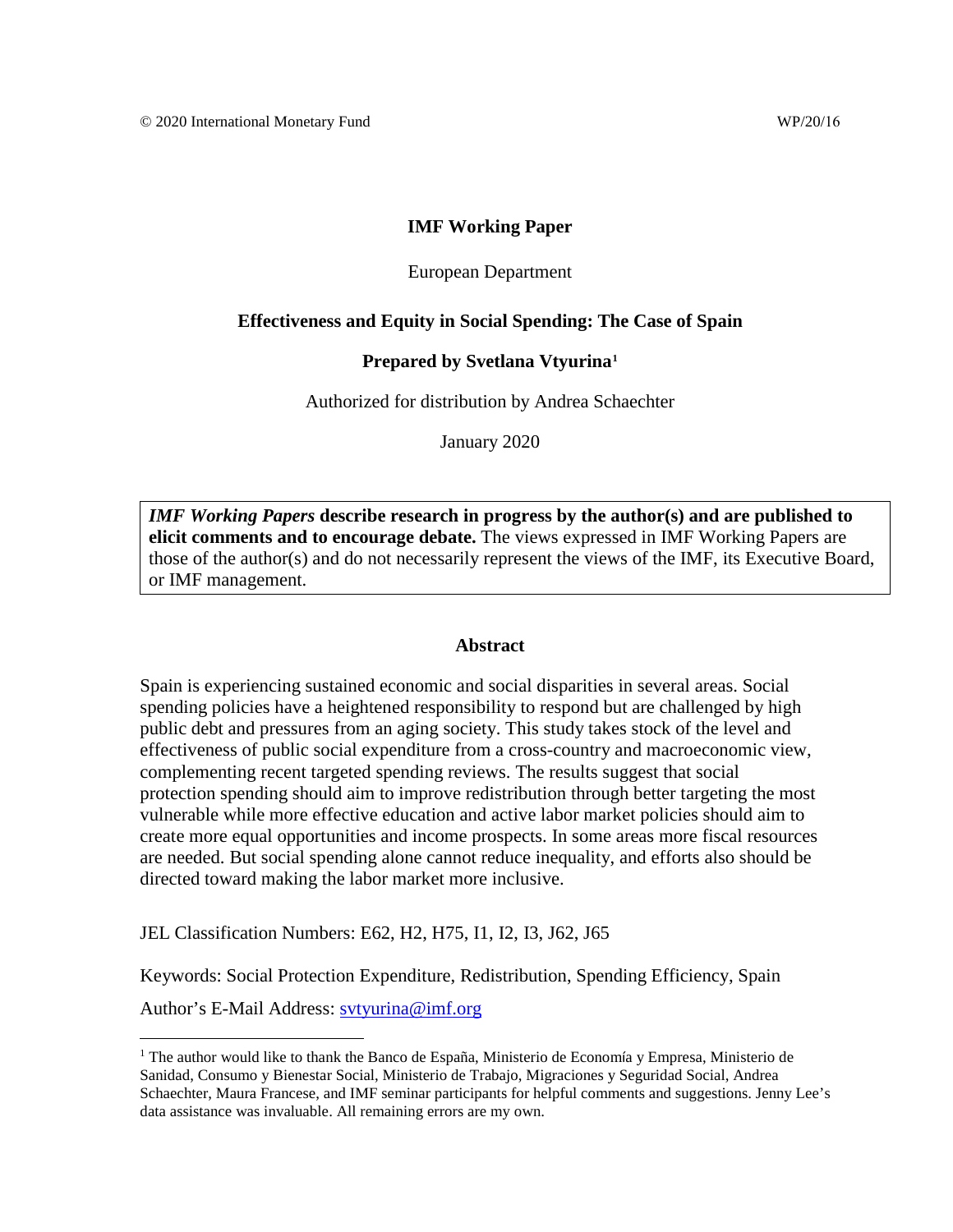# **TABLE OF CONTENTS**

|                                                                                           | $\mathbf 1$            |
|-------------------------------------------------------------------------------------------|------------------------|
| I. INTRODUCTION                                                                           | 3                      |
|                                                                                           | $\boldsymbol{\Lambda}$ |
| III. SUSTAINABILITY, ADEQUACY, REDISTRIBUTION AND SUSTAINABILITY OF SOCIAL                |                        |
| PROTECTION SPENDING 5                                                                     |                        |
|                                                                                           |                        |
|                                                                                           |                        |
|                                                                                           |                        |
| IV. EFFICIENCY OF SPENDING ON HEALTH, EDUCATION AND ACTIVE LABOR MARKET                   |                        |
| POLICIES 15                                                                               |                        |
|                                                                                           |                        |
|                                                                                           |                        |
|                                                                                           | 21                     |
|                                                                                           | 24                     |
| <b>BOXES</b>                                                                              |                        |
|                                                                                           |                        |
|                                                                                           |                        |
| 3. Recent Reforms and Savings in the Healthcare Sector___________________________16       |                        |
| <b>FIGURES</b>                                                                            |                        |
|                                                                                           |                        |
|                                                                                           |                        |
|                                                                                           |                        |
| 4. Family Benefits and Minimum Income Support ___________________________________9        |                        |
|                                                                                           |                        |
|                                                                                           | <sup>12</sup>          |
|                                                                                           |                        |
|                                                                                           |                        |
|                                                                                           |                        |
| 10. Selected Indicators in the Healthcare Sector ________________________________17       |                        |
|                                                                                           |                        |
|                                                                                           |                        |
| <b>TABLES</b>                                                                             |                        |
| 1. Selected Countries: Social Protection and Health Expenditure, 2017 __________________6 |                        |
| 2. Public Finances and Social Protection Spending, 2007-18 _____________________          | 6                      |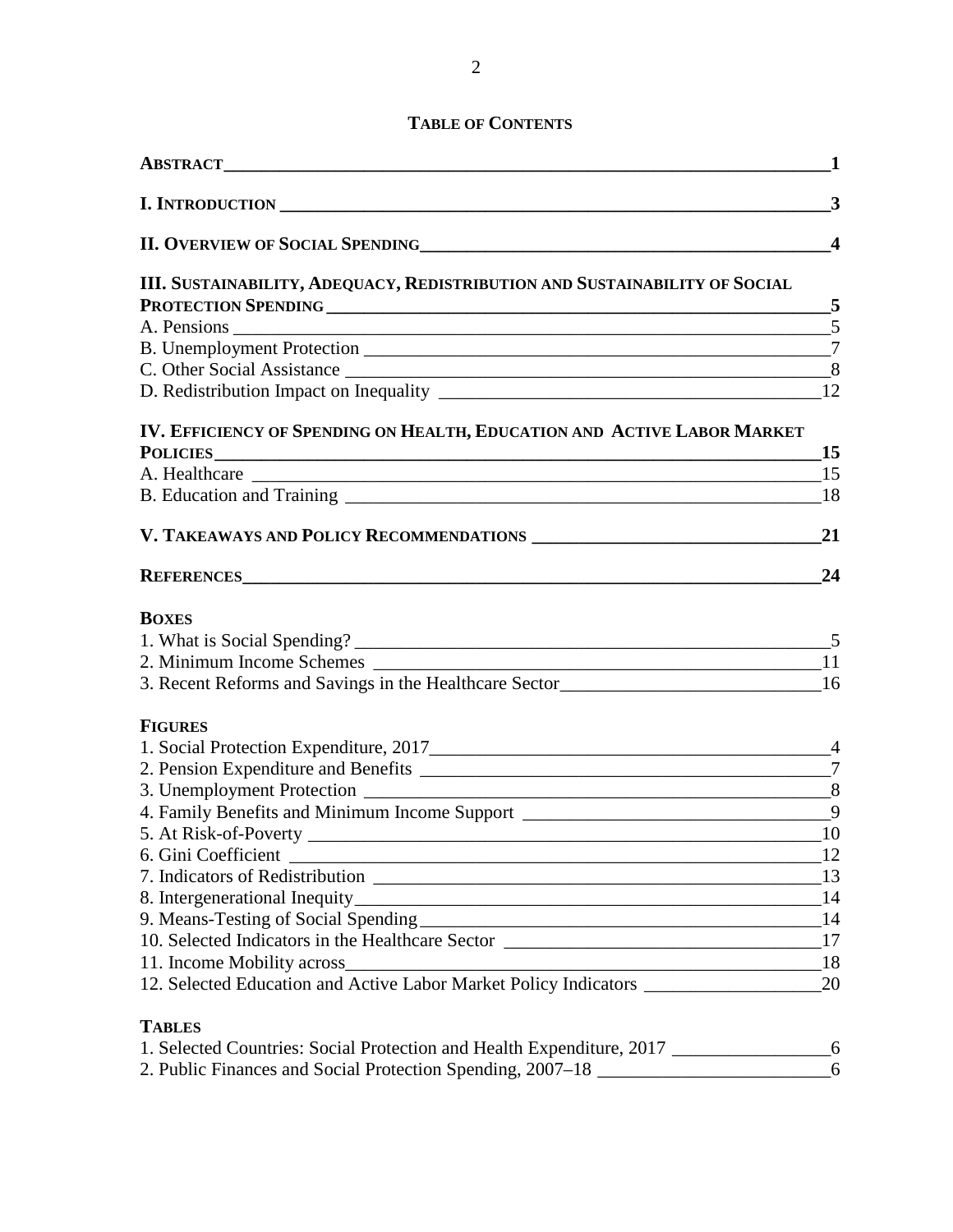#### **I. INTRODUCTION**

**A harsh social fallout from the global financial crisis brought to the fore income inequalities in many countries and led to calls for increases in social spending.** This came at a time when the fiscal space was generally limited due to high debt levels (Chen and others; IMF 2014). Over the last decade, Spain acted on the social front by raising allowances to poor families with children, long-term unemployment benefits, student stipends, and the minimum wage. Pensions continued to rise in real terms against adverse population dynamics, which implies significant spending pressures over the medium to long term. In 2019, Spain's public debt level is still close to 100 percent of GDP, nearly three times as high as in 2007.

**In this context, there is merit to assessing the delivery, adequacy, and effectiveness of social spending.** International experience shows that a more efficient provision of public expenditure could yield better outcomes for a given cost or create additional resources to raise outcomes where social indicators fare particularly weakly (see Box 1 for a definition of "social spending"). The Spanish government is committed to "efficient management of public resources [that] translates into allocation to those areas of expenditure with the highest priority or with the greatest potential for impact on society and the economy" (Stability Program Update 2019–22). The Independent Authority for Fiscal Responsibility (AIReF) was commissioned to carry out granular reviews in selected expenditure areas: healthcare spending (prescription drugs, hospital spending) at the regional level, a proposed minimum income scheme at the state level, subsidies and grants (e.g. university scholarships and housing), and active labor market policies (in particular, hiring incentives), which is one of the largest budget items in the area of subsidies.<sup>[2](#page-3-0)</sup>

**This study takes stock of the level and effectiveness of overall public social expenditure.** By taking a cross-country and macroeconomic view, it sets a broad framework that builds on the advice of other stakeholders and recent studies by AIReF (2019) and Funcas (2019) on how to improve social outcomes more generally and lower the gaps across regions. Chapter II provides an overview of the social protection system and spending trends. Chapter III discusses the main categories of social protection spending (pension, unemployment, social assistance), their sustainability, adequacy and efficiency in relation to social outcomes. Chapter IV examines on spending for health, education and training (active labor market policies) and its efficiency. Chapter V concludes with some policy recommendations. This paper does not analyze the new government's coalition agreement on social reform agenda in full, but a few proposals are mentioned in selected areas.

<span id="page-3-0"></span><sup>&</sup>lt;sup>2</sup> Completed reviews can be found on <http://www.airef.es/en/spending-review.>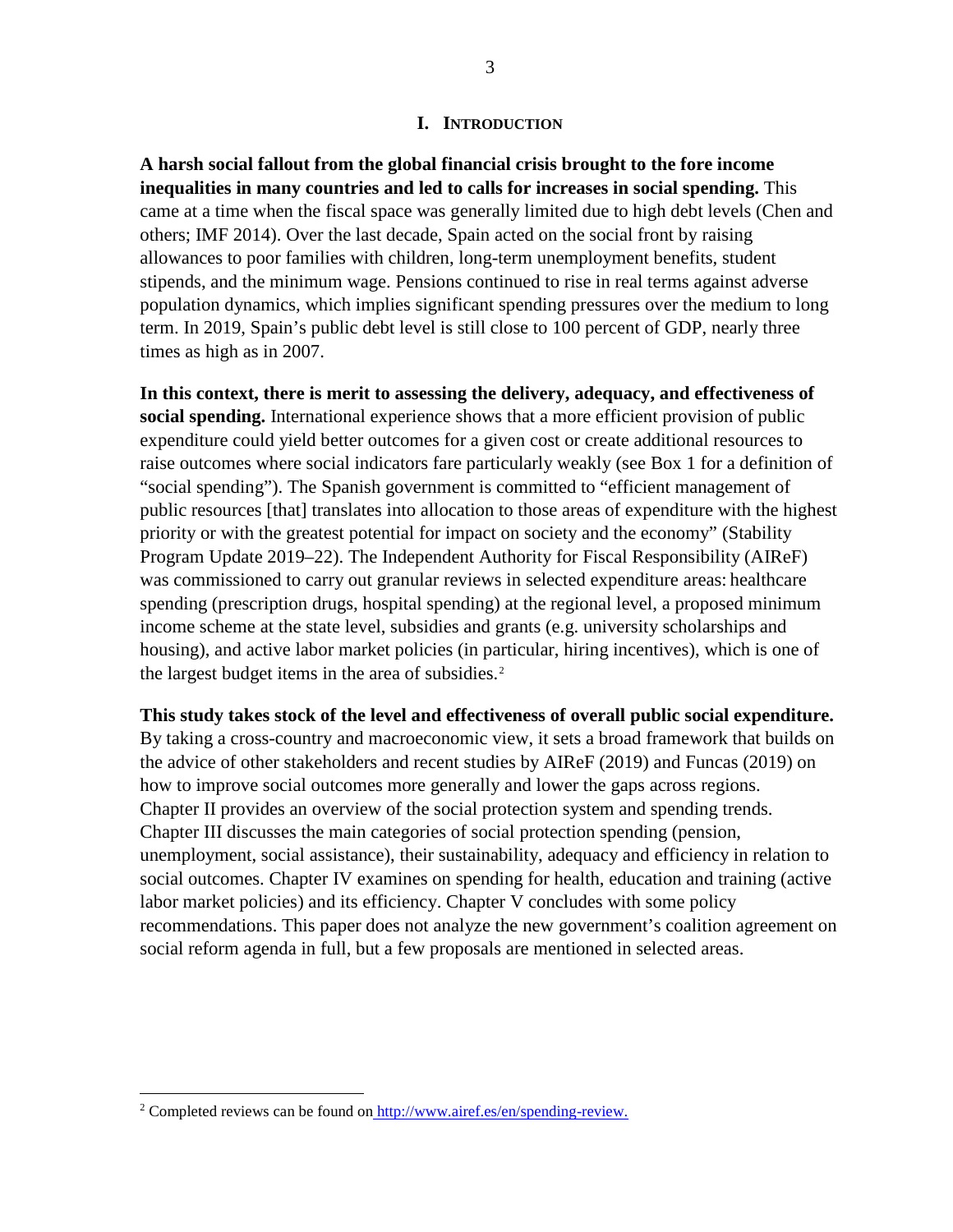#### **II. OVERVIEW OF SOCIAL SPENDING**

**Responsibility for social spending in Spain is shared across all levels of government.**  Social spending is generally defined across three main categories (Box 1). While pensions and contributory unemployment systems remain centralized, the rest of the social protection has become a complex mosaic of support networks at different levels due to its mostly decentralized structure [\(Cavanillas,](http://policyinpractice.co.uk/author/daniel-cavanillas/) 2015; EC, 2015a). Both the national government and regional authorities have the power to legislate over benefits and to oversee their delivery. Generally, only pensions and contributory unemployment systems remain centralized whereas social services are largely managed and delivered at the regional and local levels. Legislative and tax practices vary by local authority. The social protection system covers sickness, retirement, unemployment, survival, disability, and family spending (maternity/paternity and transfers), and transfers for housing and to reduce exclusion. For education, a state ministry carries an overall mandate, but the Autonomous Communities make most of the decisions regarding their own education systems. The provision of active labor market policies is decentralized to the regional level.

# **Social protection outlays in Spain are about half of total public**

**expenditures** (Table 1). Spain spends less than the EU-average when measured relative to GDP (Figure 1). The administrative cost of Spain's social protection system is below the EU average. Most of Spanish social spending is public unlike in other EU countries which have greater private mandatory and voluntary outlays, in particular on pension and health spending. Social protection spending has followed a strongly countercyclical



pattern over the past decade and acted as an automatic stabilizer during the crisis (Table 2). When output contracted sharply, social benefits in percent of GDP increased, mostly reflecting more outlays for unemployment benefits. The reverse pattern was observed with the recovery of the economy since 2014. In nominal and real terms, most social benefits except subsidies for some years—continued to rise during the past decade but at much more moderate levels than pre-crisis.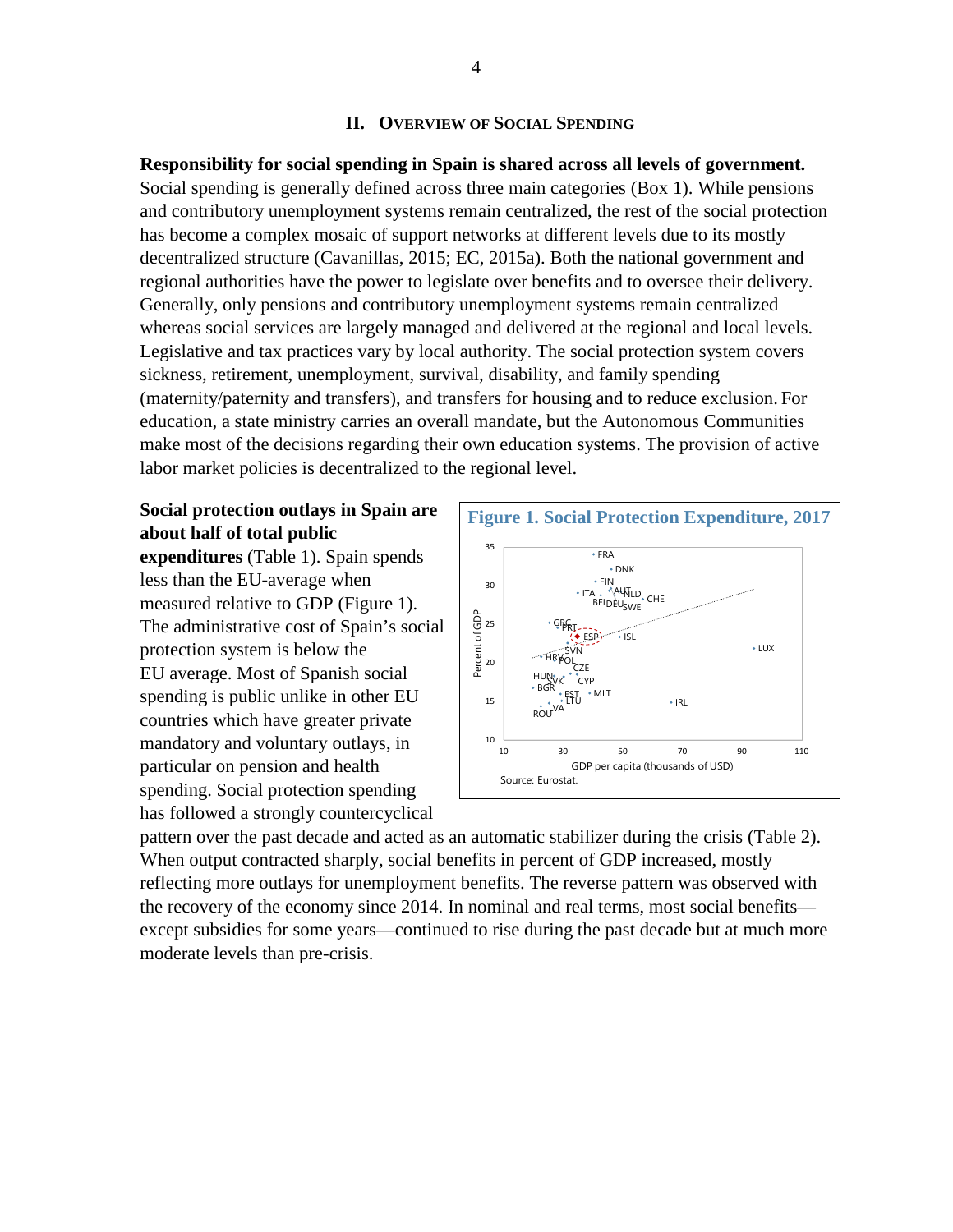# **Box 1. What is Social Spending?**

Social spending is defined as spending on social protection, education, and health following IMF  $(2019)$ .<sup>1</sup> Social protection is defined to comprise social insurance and social assistance programs. Social insurance (e.g., unemployment insurance, pensions and healthcare) aims at protecting households from shocks that can adversely impact their incomes and welfare and is typically financed by contributions or payroll taxes.2 Social assistance (e.g., universal and targeted transfers) aims at protecting households from poverty and is financed by general government revenue.

For the analysis in this paper, we deviate in one aspect from the coverage of the chart below. We discuss active labor market and training policies under "education spending." Healthcare is discussed jointly with education spending in Chapter III since it is not contribution but tax-funded in Spain.



<sup>&</sup>lt;sup>1</sup> Basic healthcare not covered by health insurance which is of relevance mostly in countries with little health insurance coverage.

\_\_\_\_\_\_\_\_\_\_\_\_\_\_\_\_\_\_\_\_\_\_\_\_\_\_

<sup>2</sup> Healthcare is not part of social protection definition in Spain since it is tax-funded and universal. But Eurostat includes it in its statistics and it is also part of the framework provided in IMF (2019) if it is contribution-funded which is the case for many European countries.

# **III. SUSTAINABILITY, ADEQUACY, REDISTRIBUTION AND SUSTAINABILITY OF SOCIAL PROTECTION SPENDING**

# **A. Pensions**

**Contributory pensions constitute the largest part of social protection and are considered fairly generous in the regional comparison.** They comprise long-term disability, old age and early retirement, and survivor pensions (Table 1).<sup>[3](#page-5-0)</sup> There is also a (small) non-contributory pension scheme, aimed at people who are unable join the labor market. Spain's pension spending in percent of GDP is at par with peers and the EU average but the replacement rate of Spanish public pensions, or the average initial benefit as a share of average wage, is considerably higher than the EU28 average (Figure 2). Survival benefits are also much above average. As a result, old-age poverty in Spain is relatively low and pensioners have been well protected from the global financial crisis (IMF, 2017).

<span id="page-5-0"></span><sup>&</sup>lt;sup>3</sup> For the description of pension system's fundamentals see for example IMF, 2017a and EC, 2015b.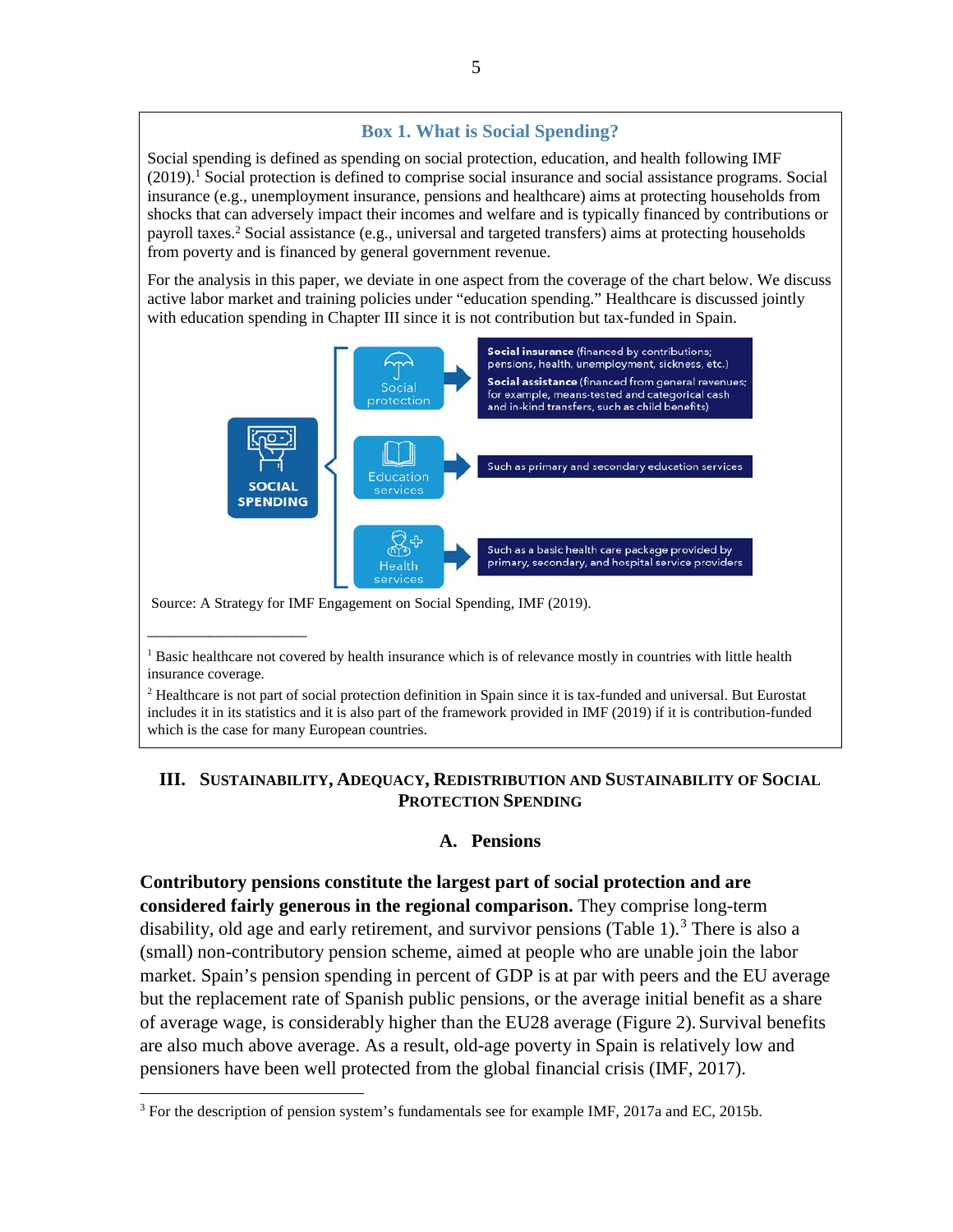| <b>Table 1. Selected Countries: Social Protection and Health Expenditure, 2017</b> |            |              |              |                        |                       |                                   |      |                                                |     |     |                   |             |     |                           |      |
|------------------------------------------------------------------------------------|------------|--------------|--------------|------------------------|-----------------------|-----------------------------------|------|------------------------------------------------|-----|-----|-------------------|-------------|-----|---------------------------|------|
|                                                                                    |            |              |              |                        |                       | By type of<br>expenditure/percent |      |                                                |     |     |                   |             |     |                           |      |
|                                                                                    | Per capita | In           |              |                        | of total              |                                   |      |                                                |     |     | In percent of GDP |             |     |                           |      |
|                                                                                    |            | purchasing   | Total social | of which               |                       |                                   |      |                                                |     |     |                   | Sickness/   |     |                           |      |
|                                                                                    |            | power parity |              | protection/ pensions/% |                       |                                   |      |                                                |     |     |                   | healthcare/ |     |                           |      |
|                                                                                    | In euros   | (PPP)        | % of GDP /1  | of GDP                 | benefits Admin. Other |                                   |      | Exclusion Family Housing Disability invalidity |     |     |                   |             |     | Unempl. Surviving Old age |      |
| France                                                                             | 11.160     | 10.915       | 34.1         | 15.0                   | 93.1                  | 3.8                               | 3.1  | 1.1                                            | 2.6 | 0.9 | 2.2               | 9.8         | 2.1 | 1.8                       | 13.7 |
| Austria                                                                            | 10.752     | 10,964       | 29.4         | 14.1                   | 96.3                  | 1.81                              | 1.8  | 0.6                                            | 2.8 | 0.1 | 2.1               | 8.8         | 2.0 | 1.6                       | 12.8 |
| Belgium                                                                            | 10.158     | 10.043       | 28.8         | 12.6                   | 94.5                  | 3.7                               | 1.9  | 0.7                                            | 2.2 | 0.3 | 2.5               | 7.7         | 2.0 | 1.9                       | 11.5 |
| Italy                                                                              | 7758*      | 8,206        | 29.1         | $15.9*$                | 96.0                  | $2.0*$                            | $2*$ | 0.3                                            | 1.8 | 0.0 | 1.7               | 6.7         | 1.7 | 2.6                       | 14.2 |
| Netherlands                                                                        | 11,753     | 11,014       | 29.3         | 12.6                   | 94.0                  | 5.0                               | 1.0  | 1.5                                            | 1.2 | 0.5 | 2.7               | 9.9         | 1.2 | 1.1                       | 11.2 |
| Spain*                                                                             | 5,627      | 6.349        | 23.4         | 12.6                   | 98.2                  | 1.7 <sub>1</sub>                  | 0.0  | 0.2                                            | 1.3 | 0.1 | 1.7 <sub>l</sub>  | 6.5         | 1.9 | 2.3                       | 9.5  |
| $EU28*$                                                                            | 7,657      | 8,231        | 27.9         | 12.6                   | 96.3                  | 2.7                               | 1.0  | 0.6                                            | 2.4 | 0.6 | 1.7               | 8.2         | 1.3 | 1.5                       | 11.2 |

\* 2016, except for PPP and Total social protection as % of GDP.

1/ Eurostat includes the following items: social protection (https://ec.europa.eu/eurostat/statistics-explained/index.php?title=Glossary:Social\_protection); administration costs, which represent the costs charged to the scheme for its management and administration; other expenditure, which consists of miscellaneous expenditure by social protection schemes (payment of property income and other).

Source: Eurostat; and IMF staff calculations.

| 2007<br>41.1<br>24.6    | 2008<br>36.9 | 2009    | 2010   | 2011   | 2012                                     | 2013   |        |        |        |        |                                                                                                                   |
|-------------------------|--------------|---------|--------|--------|------------------------------------------|--------|--------|--------|--------|--------|-------------------------------------------------------------------------------------------------------------------|
|                         |              |         |        |        |                                          |        | 2014   | 2015   | 2016   | 2017   | 2018                                                                                                              |
|                         |              |         |        |        | (Percent of GDP, unless otherwise noted) |        |        |        |        |        |                                                                                                                   |
|                         |              | 35.0    | 36.5   | 36.4   | 37.9                                     | 38.8   | 39.2   | 38.7   | 38.1   | 38.2   | 39.2                                                                                                              |
|                         | 20.2         | 18.0    | 19.6   | 19.5   | 20.8                                     | 21.8   | 22.3   | 22.3   | 22.1   | 22.2   | 22.9                                                                                                              |
| 39.3                    | 41.4         | 46.2    | 46.0   | 46.2   | 48.7                                     | 45.8   | 45.1   | 43.9   | 42.4   | 41.2   | 41.7                                                                                                              |
| 13.9                    | 14.9         | 17.4    | 18.0   | 18.2   | 19.1                                     | 19.5   | 19.2   | 18.4   | 18.2   | 17.9   | 18.0                                                                                                              |
| 1.1                     | 1.1          | 1.2     | 1.1    | 1.1    | 1.0                                      | 1.1    | 1.1    | 1.1    | 1.0    | 1.0    | 1.0                                                                                                               |
| (y-o-y change, nominal) |              |         |        |        |                                          |        |        |        |        |        |                                                                                                                   |
| 8.7                     | $-7.5$       | $-8.6$  | 4.8    | $-1.1$ | 0.9                                      | 1.2    | 2.2    | 3.1    | 1.8    | 4.4    | 6.2                                                                                                               |
| 8.9                     | $-15.2$      | $-14.4$ | 9.8    | $-1.8$ | 3.6                                      | 3.6    | 3.6    | 4.6    | 2.4    | 4.8    | 6.4                                                                                                               |
| 9.4                     | 8.9          | 7.5     | $-0.1$ | $-0.6$ | 2.2                                      | $-6.8$ | $-0.4$ | 1.6    | 0.0    | 1.3    | 4.8                                                                                                               |
| 7.0                     | 10.8         | 12.6    | 4.0    | $-0.1$ | 1.7                                      | 1.1    | $-0.1$ | 0.0    | 2.2    | 2.2    | 4.3                                                                                                               |
| 13.9                    | 3.9          | 0.8     | $-1.3$ | $-1.1$ | $-18.3$                                  | 8.6    | 5.3    | 8.4    | $-8.5$ | 8.0    | $-0.2$                                                                                                            |
| (y-o-y change, real)    |              |         |        |        |                                          |        |        |        |        |        |                                                                                                                   |
| 6.3                     | $-7.7$       | $-8.8$  | 4.8    | $-1.0$ | 0.5                                      | 1.5    | 1.7    | 2.8    | 0.4    | 3.3    | 5.0                                                                                                               |
| 6.5                     | $-15.3$      | $-14.5$ | 9.8    | $-1.7$ | 3.2                                      | 3.8    | 3.0    | 4.3    | 1.0    | 3.7    | 5.2                                                                                                               |
| 5.8                     | 6.5          | 7.3     | $-0.3$ | $-0.6$ | 2.3                                      | $-7.2$ | $-0.2$ | 1.0    | $-0.4$ | $-0.1$ | 3.6                                                                                                               |
| 3.4                     | 8.3          | 12.5    | 3.8    | 0.0    | 1.8                                      | 0.7    | 0.1    | $-0.5$ | 1.9    | 0.8    | 3.2                                                                                                               |
| 10.1                    | 1.6          | 0.6     | $-1.5$ | $-1.1$ | $-18.2$                                  | 8.2    | 5.5    | 7.8    | $-8.8$ | 6.5    | $-1.3$                                                                                                            |
|                         |              |         |        |        |                                          |        |        |        |        |        | 1/ In-kind and cash (cash transfers, unemployment benefits, pensions and other). Does not include health spending |

1/ In-kind and cash (cash transfers, unemployment benefits, pensions and other). Does not include health spending. Sources: Ministry of Finance; Eurostat.

**The sustainability of the pension system is at risk unless additional measures are taken.**

In principle, full implementation of the 2011 and 2013 reforms would keep pension spending broadly in check in response to unfavorable demographics. The 2018 Aging Report, which assumes a full implementation of the reforms, estimates public pension outlays to rise by 1.7 percentage points of GDP by 2050 and fall by 1.5 points through 2070 compared to 2016. But the 2011/13 reforms would imply a significant reduction in the benefit ratio (that means the average benefit payment in relation to the average wage), which has so far not proven to be socially acceptable. Even though the benefit ratio would stay above the ratio in most other EU countries, social pressure has led to a relinking of pension increases to inflation since 2018 and a delay in implementing a discount ("sustainability") factor for changes in life expectancy. These deviations from the past reforms, if pursued permanently, are estimated to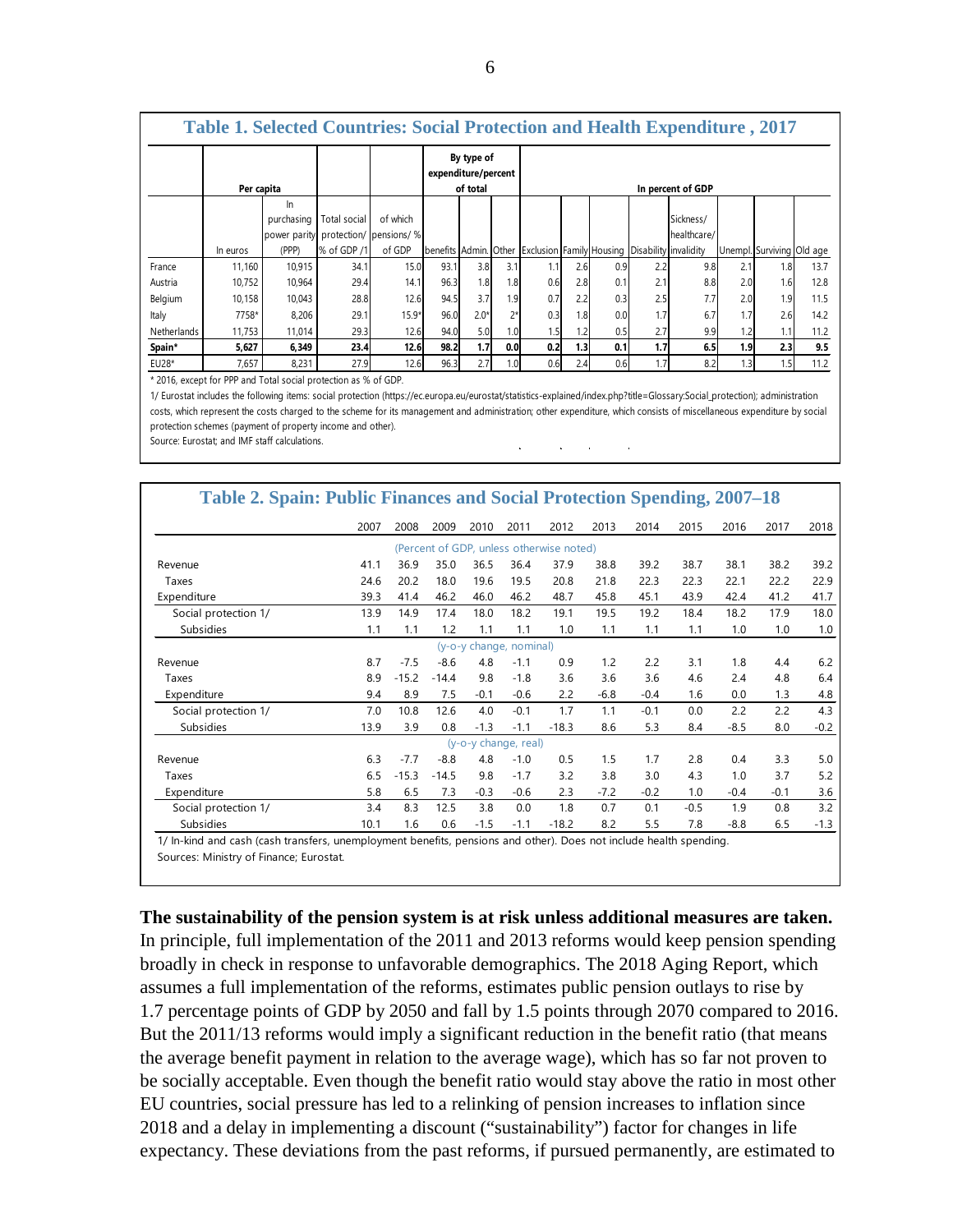result in additional pension spending of about 3–4 percent of GDP by 2050 under current macroeconomic and demographic projections (IMF, 2018; Bank of Spain, 2018). To ensure the sustainability of the pension system, a comprehensive reform package is needed. Specific measures could include: (i) incentivizing longer work lives; (ii) raising revenues without raising the already high contribution rates; and (iii) encouraging supplementary savings (IMF, 2018).





**Spending on unemployment in Spain has been consistently elevated given the high level of structural unemployment.** The main category is the contributory unemployment benefit (*prestación por desempleo*). In 2017 it was higher in Spain compared to some advanced economy peers and the EU average, including as a percent of GDP (Table 1). This is largely explained by Spain's still high level of unemployment, which has been the case historically and linked to high structural unemployment (Figure 3). Spending per inhabitant is also above the EU average.

**Unemployment protection is viewed as broadly adequate.** Levels and duration are considered by some estimates fairly generous (Figure 3; Tatsiramos, 2014; Glassdoor Research, 2016). To receive the contributory unemployment benefit in Spain, a claimant must have contributed to Social Security for a minimum of one year. This contributory period gives the right to receive benefits for 120 days (4 months; maximum 24 months), given that a claimant is actively seeking employment. The 2012 reform reduced the amounts drawn after 6 months. Regarding non-contributory benefits, the system consists of several subsidies that cover different situations and have different requirements. Recipients must agree to work with public employment offices to design a personalized job plan to help them find work. Those without access to any of the existent unemployment benefits can apply for the Active Insertion Scheme (*renta activa de inserción*) and extraordinary unemployment benefits (SED). The latter benefit was introduced in 2018 for long-term unemployed given that displacement is still at a high level in this category. The impact of this program relies on the capacity of the regional public employment services to provide individualized assistance for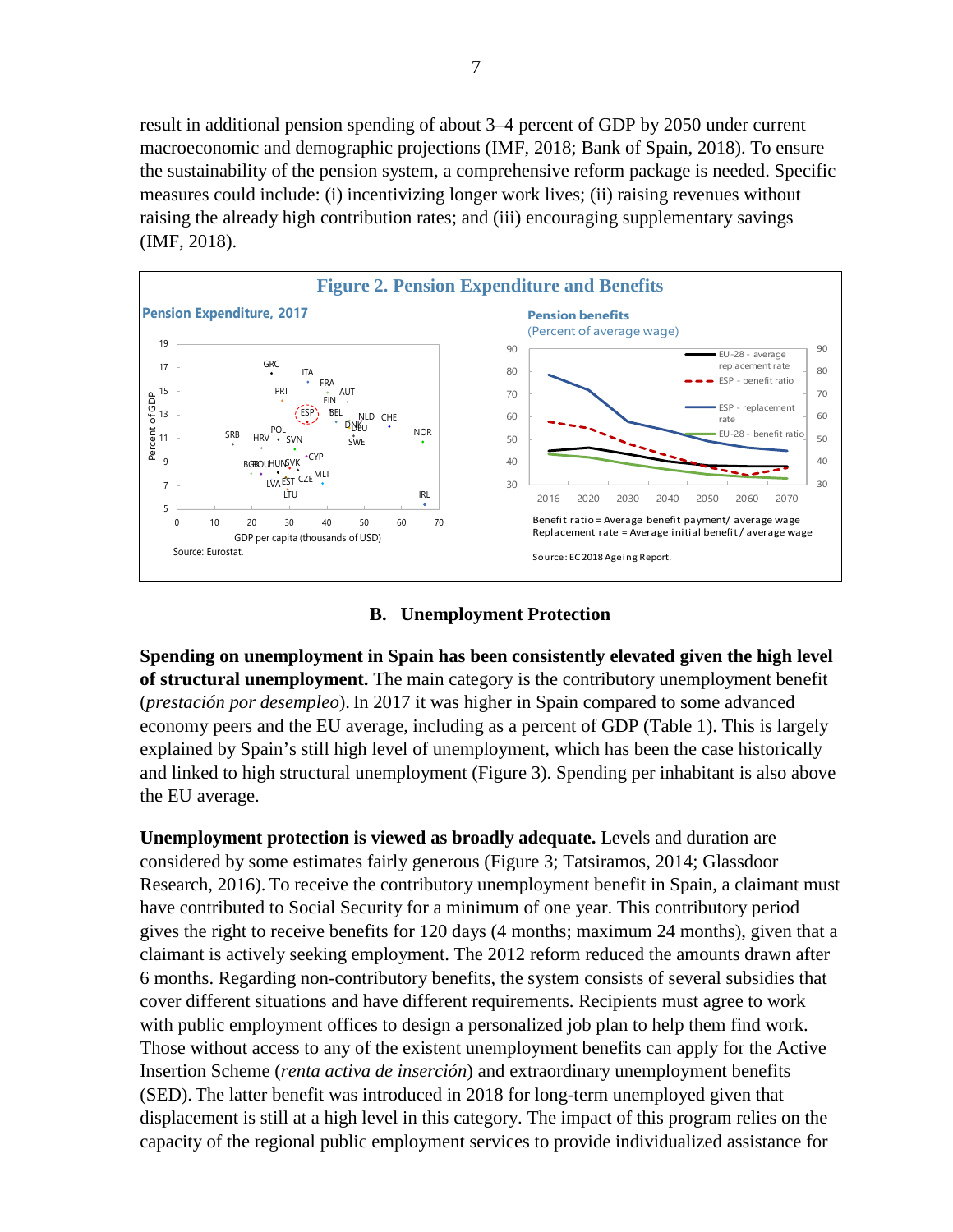

jobseekers, which so far has been uneven by region and statistics are difficult to collect (ILO, 2015; EC, 2017).



**Other social assistance spending is below the EU average.** Spending on social exclusion, family (including child benefits), and housing stands at about 1.6 percent of GDP, which is quite below the peer average, with spending on housing especially small (Table 1). Family benefits are the main spending item in this category in Spain.<sup>[4](#page-8-0)</sup> These have trailed advanced peers for quite some time (Figure 4).

**Minimum Income Schemes are the main instrument of social assistance aimed at reducing social exclusion.** These are set up as non-contributory cash safety nets supporting people of working age who are not eligible for unemployment benefits, or those whose entitlement to these payments has expired. These include: (i) the non-contributory unemployment support (*subsidio de desempleo*), at the national level; and (ii) the minimum income benefit, *renta mínima de inserción (RMI)*, at the regional level (Box 2). These

<span id="page-8-0"></span> <sup>4</sup> Maternity (contributory and non-contributory) and paternity (contributory) leave, benefits for dependent children or foster children, benefits for large families or one-parent or mothers with a disability, and benefits for multiple birth or adoption (EC, 2018c). Assistance is in cash and in-kind.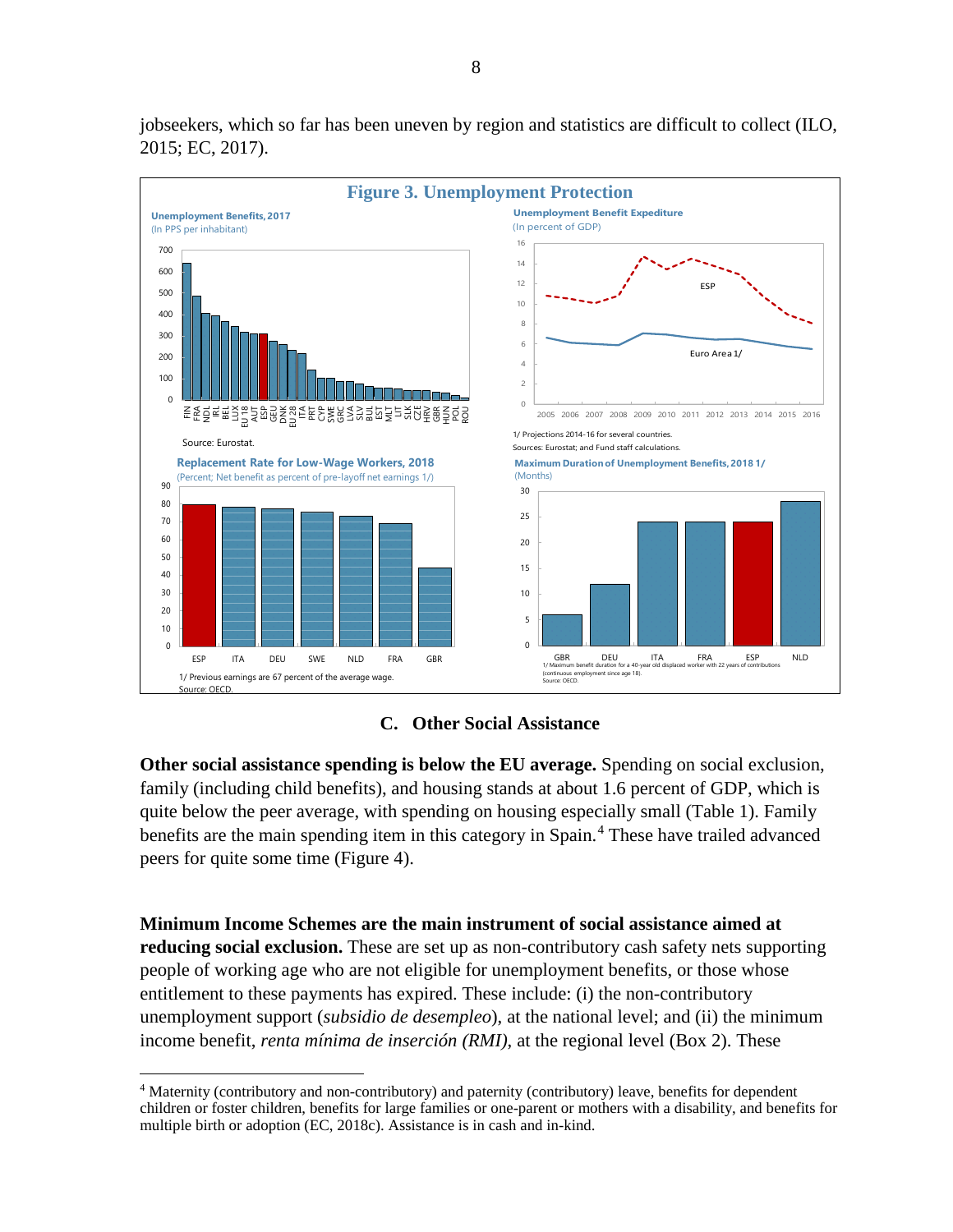benefits are means tested and are adjusted to a basic amount defined for a single-person household, supplemented according to the additional household members.<sup>[5](#page-9-0)</sup> There is considerable variation in both the basic amount and the supplements. Since 2011, pressure from fiscal consolidation as well as from increased demand has led to a series of wideranging adjustments to the minimum income schemes. These initiatives seem to have focused on reducing demand (as well as the number of beneficiaries), while social inclusion objectives appear to have been relegated to the second level of priority (EC, 2015a).



<span id="page-9-0"></span><sup>&</sup>lt;sup>5</sup> Supplements (defined as a percentage of that basic amount) are added for each additional household member. In general terms, these supplements do not take into consideration the specific characteristics of each additional household member (whether they are adults, minors, or disabled). In some regions, supplements are added according to household needs.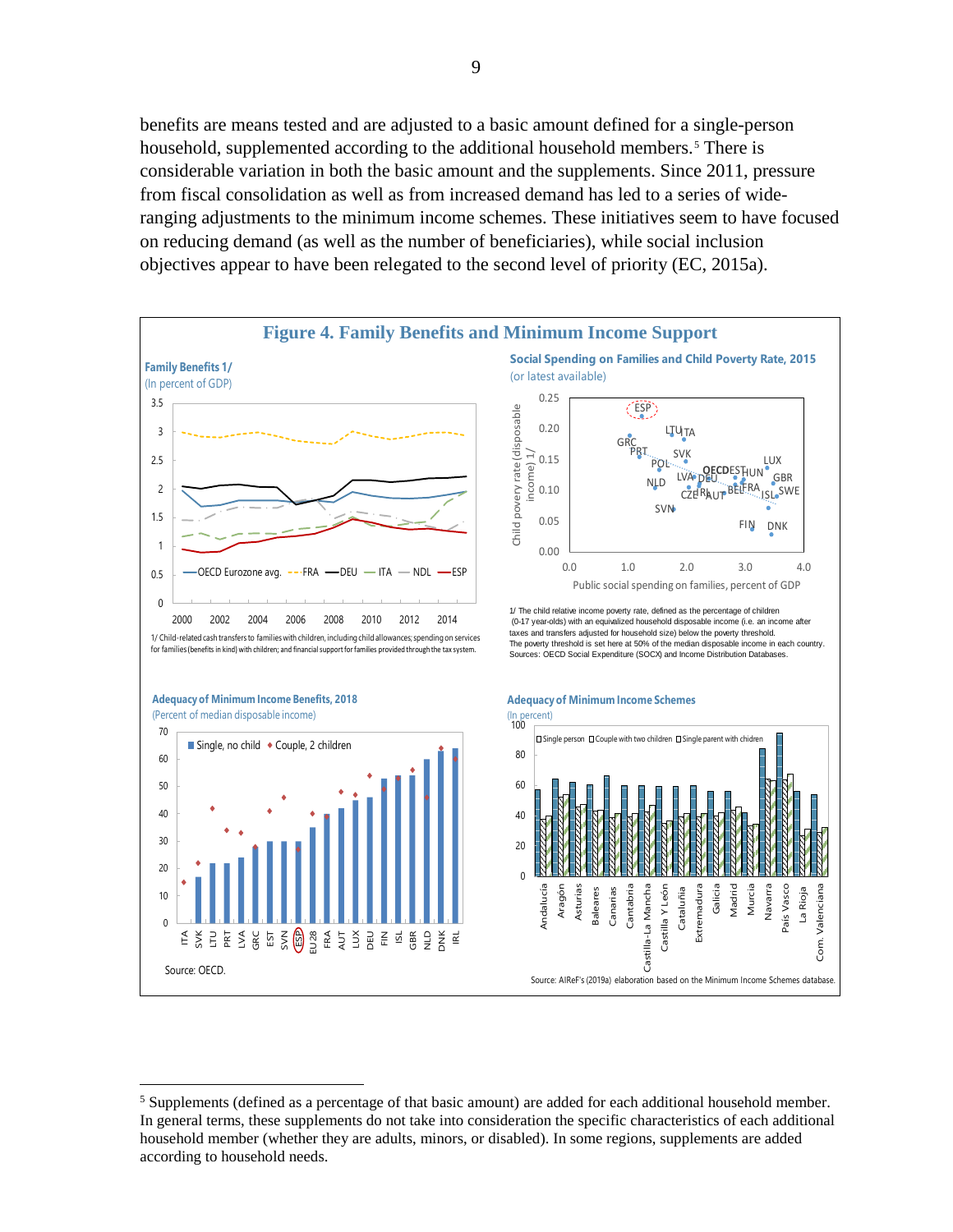**Social assistance has not been fully effective in alleviating poverty.** As of 2017, over one-quarter of the Spanish population was still at risk of poverty or social exclusion (Figure 5). $\epsilon$  Spain has the highest child (0 to 17-year-olds) poverty rate in Western Europe, at 22.1 percent, ahead of Portugal, Italy, and Greece.<sup>[7,](#page-10-1)[8](#page-10-2)</sup> The majority of the less educated, impoverished and unemployed are concentrated in southern Spain (IMF, 2018a).

# **Low adequacy and coverage appear to contribute to these subpar outcomes, not least due to a range of policy weaknesses**  (Cantó and Ayala, 2014, EC, 2018d). The



adequacy of minimum income benefits, in particular, indicates shortfalls. It measures the income of jobless relying on guaranteed minimum income benefits relative to the median disposable income in the country. Housing supplements are included, subject to relevant eligibility conditions. In Spain, single (no child) and couple (with two children) households receive minimum assistance that bridges their income to only about 30 percent of the median disposable income (Figure 4). Some other estimates put the b asic minimum income amounts below 40 percent of the national median income, especially for families, with the exceptions of a few autonomous communities (Figure 4). This situation implies that a gap remains between the poverty line and the income levels guaranteed by the minimum income support benefits. While the minimum income schemes target all households in poverty, the actual coverage is much lower than the households in need (EC, 2018d). For example, as of 2014, most of the communities covered only between 1 and 3 percent eligible households (EC, 2015a).

**The weaknesses of support schemes in adequacy and coverage could be traced to several reasons.** The main issue seems differing levels of sensitivity of minimum income scheme to the *size and needs of the household*, including different additional benefits for situations of special need (single parenthood, children, disabilities or housing needs) across most regional minimum income schemes. This mainly stems from gaps in coverage by design, including weak benefits for children in need<sup>[9](#page-10-3)</sup>, or inadequate assessment of the support needed to ensure that income is above 40–60 percent of the medium disposable

<span id="page-10-0"></span><sup>&</sup>lt;sup>6</sup> The authorities estimate that the ratio drops to 21.6 percent as of 2017 when including social assistance.

<span id="page-10-1"></span> $7$  OECD utilizes a threshold of 50 percent of median income, while Eurostat utilized 60 percent which creates discrepancies across countries.

<span id="page-10-2"></span><sup>&</sup>lt;sup>8</sup> To address child poverty, the amounts of family benefits per child were increased in 2019 (from 341 per year to 588 euros) for families in severe poverty.

<span id="page-10-3"></span><sup>&</sup>lt;sup>9</sup> Some individuals and households are excluded from benefits because they fail to meet eligibility conditions, even though they may be in need of support.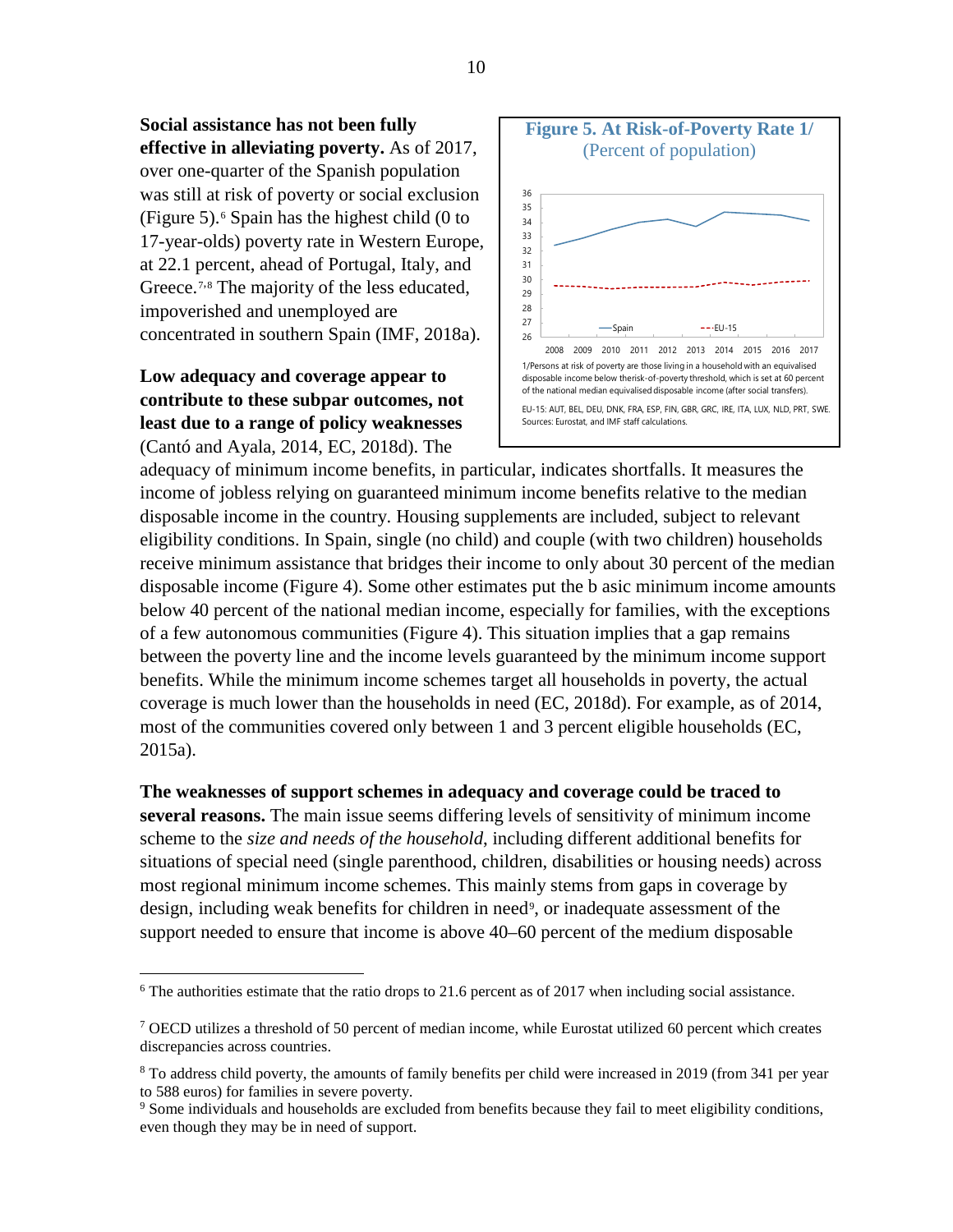income. In some instances, households are reluctant to apply for support due to stigma or complex rules (a lack of precision in the definition of the mechanisms and eligibility requirements and complicated administration). Finally, there also could be difficulties with the measurement of income data as it fails to reflect the true amount of resources that households have available to spend (EC, 2013; EC 2015a; AIReF 2019; Funcas 2019).<sup>[10](#page-11-0)</sup>

#### **Box 2. Minimum Income Schemes**

The *subsidio de desempleo* is received by claimants based on the proportion of hours worked. The underlying requirement is to have some working history, and to be signed up as a job seeker, or working part time. For the latter requirement, there is also some flexibility as beneficiaries can receive the *subsidio* in the amount of support being reduced proportionally to the number of hours worked or stop

receiving it till the job contract ends. Means-testing of these benefits also seem to account for the number of children in the household.

The *renta mínima de inserción (RMI)* is specifically aimed at those with a weak or non-existent employment background, and who are also on low incomes, but there is a large divergence in payouts by region. $<sup>1</sup>$ </sup> Access to RMI varies significantly on a regional level as Autonomous Communities are free to set their own income thresholds, which has resulted in large coverage discrepancies (Cavanillas, 2015; EC, 2014; EC, 2015a; EC, 2019; AIReF, 2019). The differences reflect in part varying costs of living—which are higher in northern regions than in the southern and central ones—and in part political choices on the level of income support (Table). The Autonomous Communities also operate a series of means-tested emergency schemes for people with urgent non-periodical

\_\_\_\_\_\_\_\_\_\_\_\_\_\_\_\_\_\_

| <b>Spain: Parameters of RMIs 1/</b> |             |                                                 |  |  |  |  |  |  |
|-------------------------------------|-------------|-------------------------------------------------|--|--|--|--|--|--|
| Autonomos Communities               | Basic 2/    | Duration                                        |  |  |  |  |  |  |
|                                     | euros       | months                                          |  |  |  |  |  |  |
| Andalucía                           | 419.5       | 6                                               |  |  |  |  |  |  |
| Aragón                              | 491.0       | 12                                              |  |  |  |  |  |  |
| Asturias                            | 443.0       | no limit                                        |  |  |  |  |  |  |
| <b>Baleares</b>                     | 431.5       | 12/extention possible                           |  |  |  |  |  |  |
| Canarias                            | 478.8       | max 24                                          |  |  |  |  |  |  |
| Cantabria                           | 430.3       |                                                 |  |  |  |  |  |  |
|                                     |             | indefinite as long as conditions are fullfilled |  |  |  |  |  |  |
| Castilla-La Mancha                  | 446.5       | $24$ max                                        |  |  |  |  |  |  |
| Castilla y León                     | 430.3       |                                                 |  |  |  |  |  |  |
|                                     |             | indefinite as long as conditions are fullfilled |  |  |  |  |  |  |
| Cataluña 2/                         | 604.0       |                                                 |  |  |  |  |  |  |
|                                     |             | indefinite as long as conditions are fullfilled |  |  |  |  |  |  |
| Ceuta                               | 300.0       | 12/60 max                                       |  |  |  |  |  |  |
| Extremadura                         | 430.3       | 12                                              |  |  |  |  |  |  |
| Galicia                             | 403.8       | 12                                              |  |  |  |  |  |  |
| Madrid                              | 400.0       |                                                 |  |  |  |  |  |  |
|                                     |             | indefinite as long as conditions are fullfilled |  |  |  |  |  |  |
| Melilla                             | 328         | $12/24$ max                                     |  |  |  |  |  |  |
| Murcia                              | 430.3       | 12                                              |  |  |  |  |  |  |
| Navarra                             | 610.8       | 12, extention possible                          |  |  |  |  |  |  |
| País Vasco                          | 693         | 24, with exceptions                             |  |  |  |  |  |  |
| La Rioja                            | 430.27      | duration depends on evaluation                  |  |  |  |  |  |  |
| Comunidad Valenciana 2/             | 257.8/515.1 |                                                 |  |  |  |  |  |  |
|                                     |             | indefinite as long as conditions are fullfilled |  |  |  |  |  |  |

1/ Schemes and names vary by region.

2/ Includes several schemes/varies by individual or household.

Source: Report on Minimum Income Schemes, 2018.

economic needs (e.g. utility bills, mortgage or other type of loan payments, etc.) that cannot be covered by the Minimum Income scheme (e.g. due to insufficient time of residency in the Autonomous Communities).

 $1$  In order to establish a connection between RMIs and state unemployment benefits, the 2018 Budget Law established that common criteria for activation should apply to all non-contributory unemployment benefits and clarified that unemployment benefits can be topped up by minimum income schemes (EC, 2019).

<span id="page-11-0"></span><sup>&</sup>lt;sup>10</sup> In addition to means-tested criteria, eligibility conditions for regional minimum income support include age requirements, how long the household has been together, as well as conditions of residency and how long the household has been registered in the municipality. In general terms, these conditions refer to the individual who applies for the benefits, but in certain cases they extend to the household unit (EC 2015a).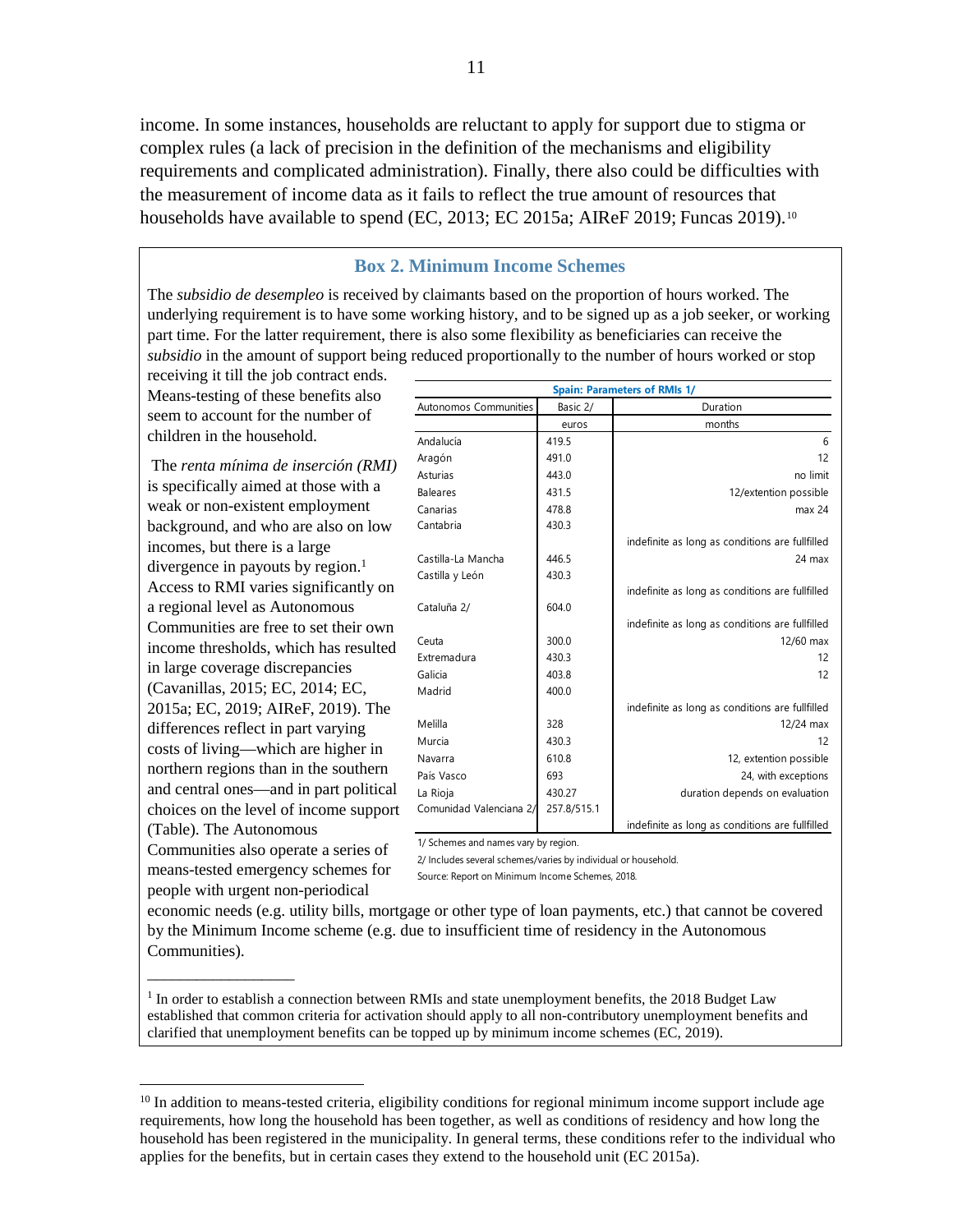# **D. Redistribution Impact on Inequality**

**Inequality is Spain is higher than in EU peers.** The less equal income distribution in Spain is a longer-term phenomenon that was exacerbated during the global financial crisis due to the large job losses (Figures 6 and 7). A job-rich recovery, catalyzed by the 2012 labor market reforms, has reversed some of the negative social economic effects of the crisis, including income distribution (see Stepanyan and Salas, forthcoming) but a significant gap remains compared to other EU countries when measured in terms of the Gini coefficient.<sup>[11](#page-12-0)</sup>

**There is less income redistribution in Spain, including via social spending, against the EU average.** The market Gini coefficient is reduced by only 0.18 points once social transfers, taxes, and pensions are considered (which is the disposable income Gini coefficient), (Figure 7).<sup>[12](#page-12-1)</sup> Taxes and pensions rather than means-tested or nontested transfers (like in Ireland and the United Kingdom) are responsible for about 60 percent of the that reduction. Middleclass households tend to gain in equal proportion or



more from redistribution than low income households (Oderkirk, 2017).<sup>[13](#page-12-2)</sup> The reduction in inequality can also be measured by examining the ratio of the amount of budget resources (as approximated by the ratio of social protection spending-to-GDP) used to achieve one unit of inequality reduction. The index ("Bang for the Buck") shows that Spain is below the EU average redistributive power of social spending by about 15 percent (Figure 7). After fiscal redistribution, disposable income inequality remains high.[14](#page-12-3)

<span id="page-12-0"></span><sup>&</sup>lt;sup>11</sup> The market income Gini index puts the index at one if there is maximum concentration of income; absolute income equality implies an index of zero.

<span id="page-12-1"></span><sup>&</sup>lt;sup>12</sup> It should be mentioned that not every social spending item has redistributive purposes. In particular, earningsrelated pensions have the aim to maintain the income of the beneficiary.

<span id="page-12-2"></span><sup>&</sup>lt;sup>13</sup> This said, taxes and transfers were relatively effective at reducing market-driven inequalities in those countries hard-hit by the crisis especially in the first phase of the crisis, that is, before the move towards fiscal consolidation measures (OECDb, 2017).

<span id="page-12-3"></span><sup>&</sup>lt;sup>14</sup> Calculated as the ratio of the Gini index reduction to the share of social protection expenditure in GDP, i.e. the amount of income inequality reduction achieved by 1 percent of GDP of social spending. This "Bang for Buck" concept is also used, for example in IMF (2016) for Ireland. See Herrmann et al. (2008) for assessing the efficiency of state expenditures in reducing poverty rates in EU countries.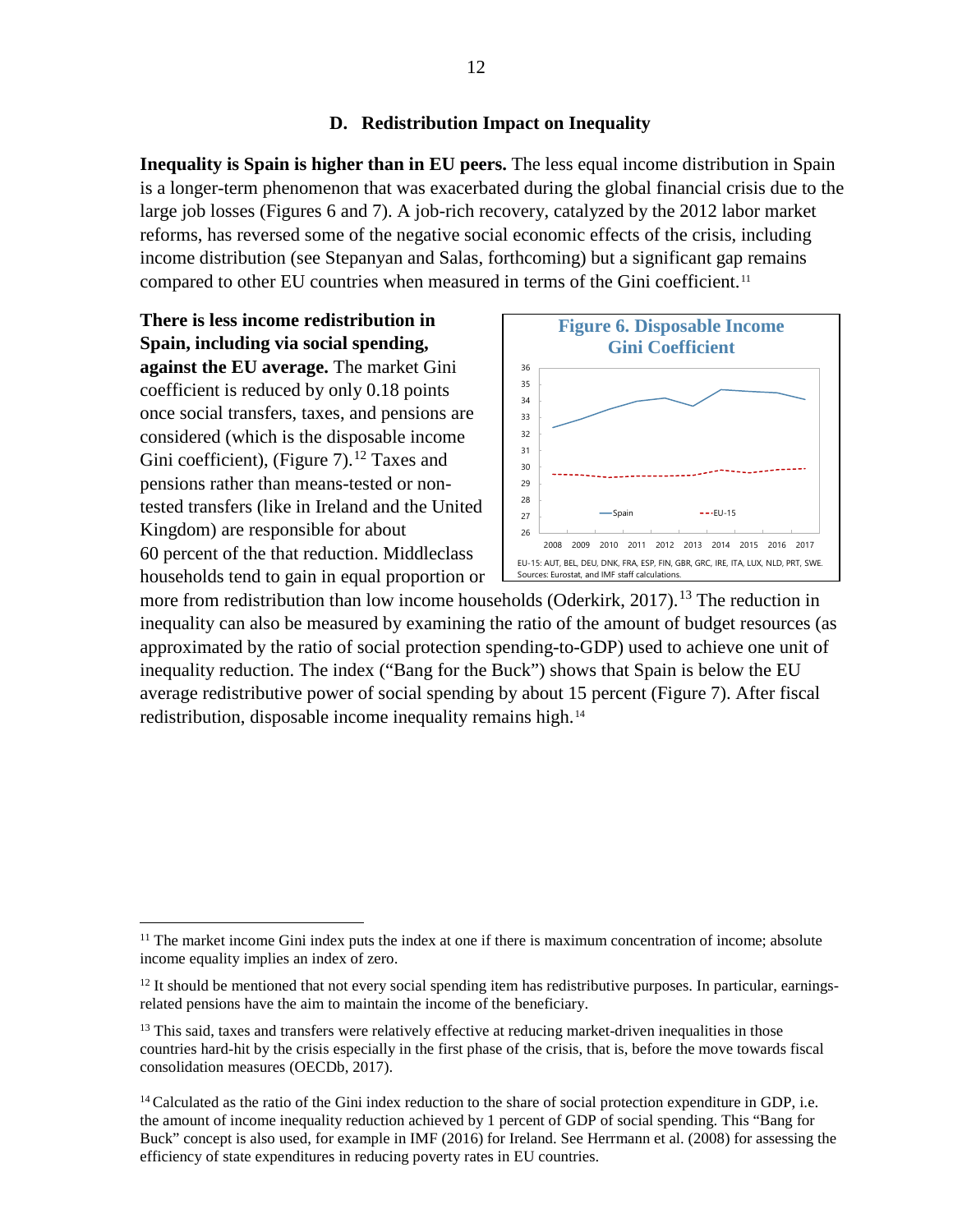

<sup>1</sup> Redistribution is measured by the difference between the Gini coefficient before personal income taxes and transfers (market incomes) and the Gini coefficient after taxes and transfers (disposable incomes) in percent of the Gini coefficient before taxes and transfers. Gini coefficient of zero expresses perfect equality. Calculated by Eurostat using EUROMOD.

<sup>2</sup> Disposable income is the total income of a household, after tax and other deductions, that is available for spending or saving (Eurostat).

<sup>3</sup> Low (high) fiscal redistribution refers to the difference between market and disposable income Gini being less (greater) than 0.2.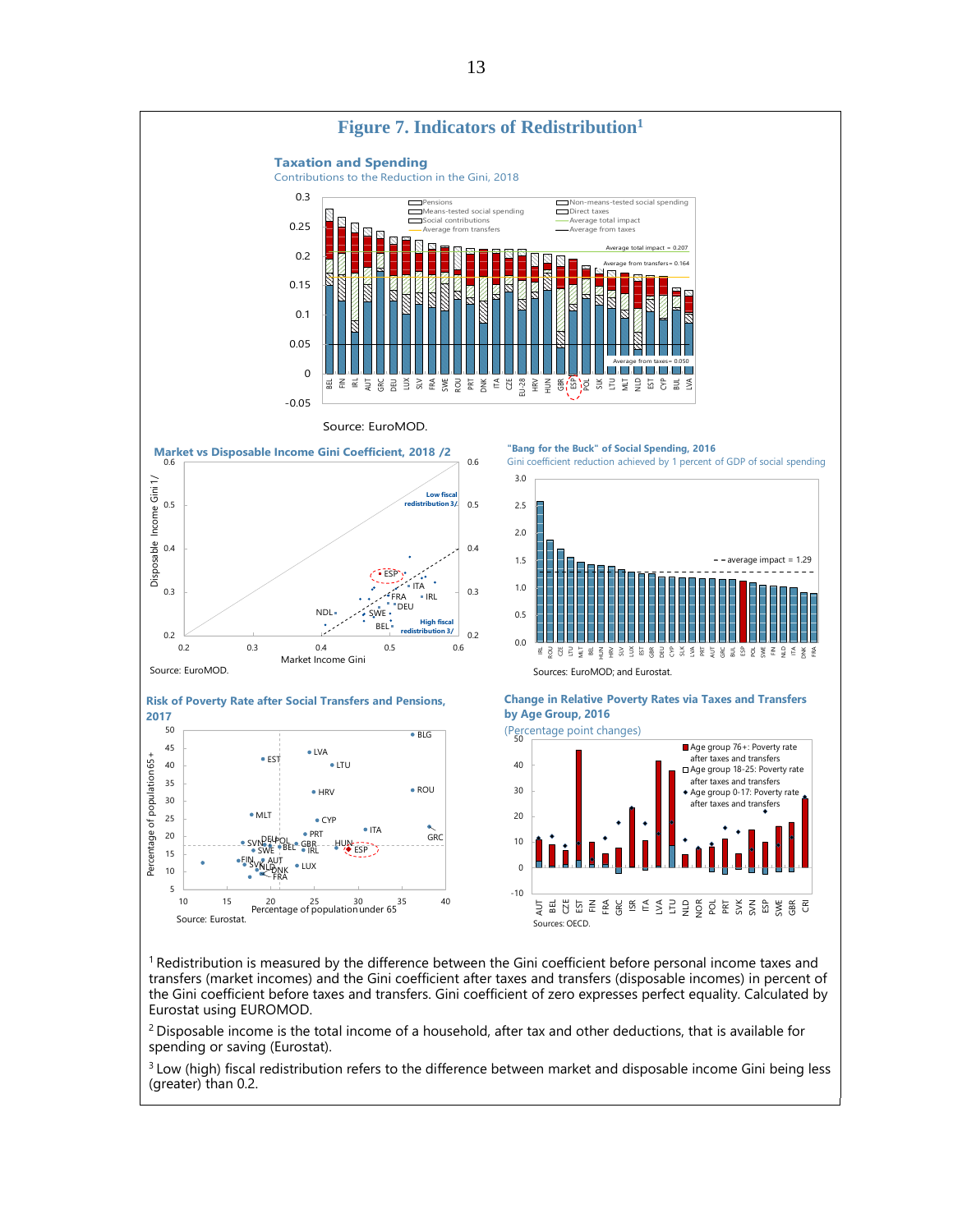**While the redistributive outcomes for the elderly are better, they create intergenerational issues.** As market inequality is stronger among the seniors, this implies that fiscal redistribution focuses on the elderly (Figures 8). This is mainly achieved through public pension spending, which has a larger redistributive impact than non-pension transfers, and also helped the elderly weather the crisis better. The young cohort, on the other hand, is left particularly disadvantaged. As of August 2019, while continuing to improve, 32.2 percent of Spain's youth labor force (16–24 years) was still unemployed, comparing to a 15.4 [percent](http://ec.europa.eu/eurostat/statistics-explained/index.php/Unemployment_statistics#Youth_unemployment) in the Euro Area. While they are eligible for unemployment benefits or minimal social assistance, the system has not been sufficient to prevent wide-spread youth poverty (see section IV).



**Low means-testing of some benefits seems to contribute to high poverty-at-risk** (EC, 2014; OECD 2017b; EC, 2019).<sup>[15](#page-14-0)</sup> The share of cash family benefits going to the bottom 40 percent of the working age population in Spain is quite low at just over 30 percent, which is significantly below the EU average. It implies that more well-off households receive a substantial portion of the benefits. The gap in targeting reflects the limited use of means-testing of family benefits, in combination with shortcomings in adequacy and coverage (Figure 9).



<span id="page-14-0"></span><sup>&</sup>lt;sup>15</sup> Means-tested social benefits refer to benefits where entitlement is explicitly or implicitly conditional on the beneficiary's income/wealth.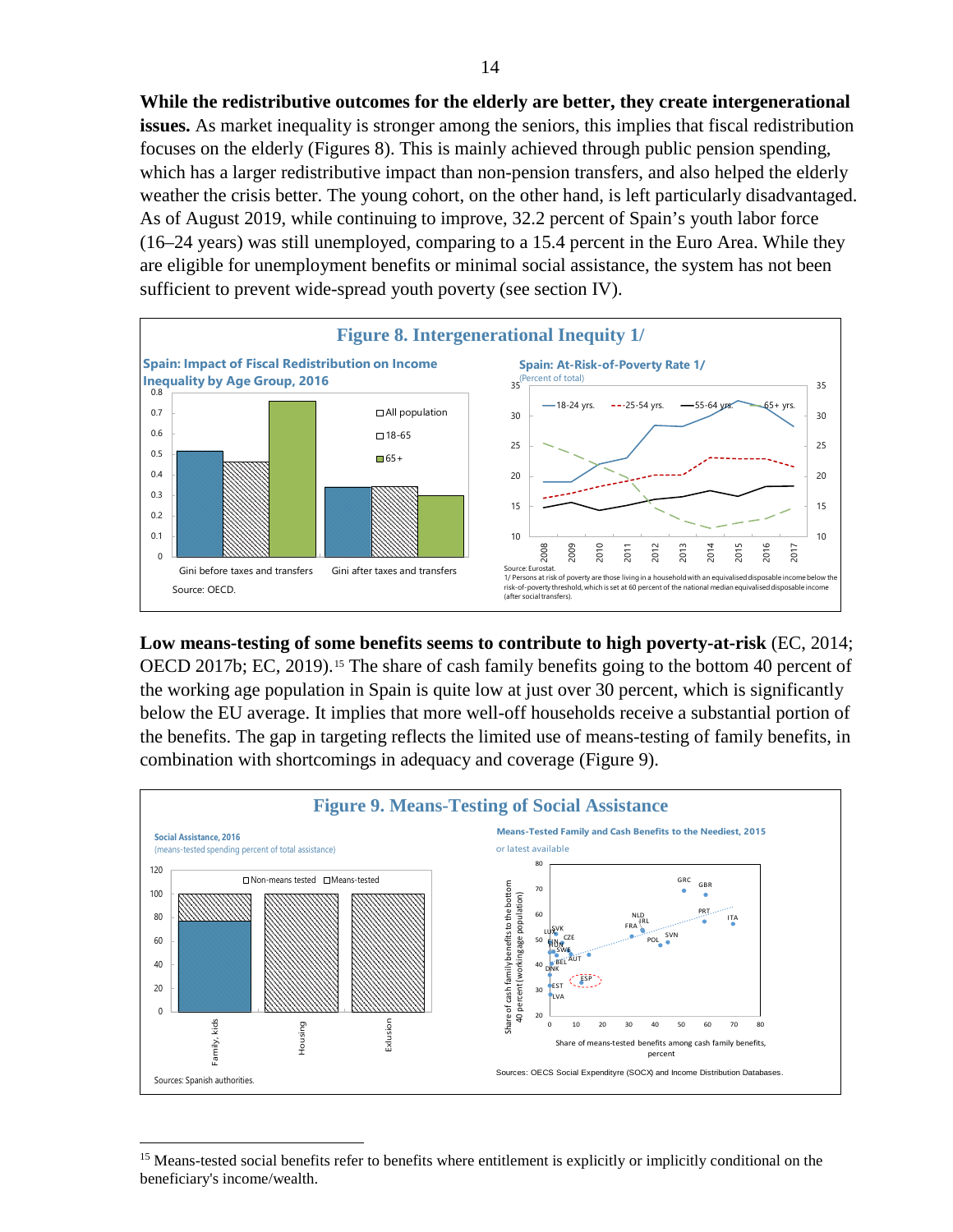### **IV. EFFICIENCY OF SPENDING ON HEALTH, EDUCATION AND ACTIVE LABOR MARKET POLICIES**

#### **A. Healthcare**

**The National Healthcare System in general is equitable and delivers favorable health outcomes.** It is highly equitable, as recognized by WHO, in particular for its primary health care network, distributed throughout the territory with easy and universal access, including for obtaining high-cost services. The Spanish health system is generally comparable to most advanced economies providing universal coverage in the following dimensions: population coverage, access equity, technical quality, and economic efficiency (Avanzas et al., 2017; Spain's Health Barometer, 2019).<sup>[16](#page-15-0),[17](#page-15-1)</sup> Spain has a high accessibility of primary care as well as high levels of continuity and coordination (EC, 2016).

**The healthcare spending is broadly sustainable and spending efficiency is considered to be quite high** (Afonso and Kazemi, 2016; IMF, 2016; EC, 2016, 2018). Spain leads Europe in health adjusted life expectancy indicators (74 years) and spends less than its peers (Figure 10). Healthcare spending, which is mostly public and managed at a regional level, represents about 6 percent of GDP, which is below the average of about 8 percent in 2017. According to the European Commission's 2018 Aging Report, health care spending is expected to face some spending pressure projected at around 0.5 percent of GDP increase by 2070, but this would keep Spain's health care spending still significantly below the EU average. Spain spends a higher share on outpatient than inpatient services than its several European peers, which is often considered to contribute to cost effectiveness and better health outcomes (EC, 2016). Measures taken since 2010 with the objective to reduce costs and raise efficiency are described in Box 3.

**Challenges for the healthcare system derive primarily from remaining regional disparities and new issues arising in the provision of health services**. Spain performs better than the EU28 in providing access to healthcare services. Nevertheless, shortages of nurses and general physicians in primary care and long-term care services, especially in some regions, are increasing and further pressures are expected, as almost one third of the doctors are to retire within the next 10 to 15 years (EC, 2019). Growing long-standing disability and chronic conditions because of rapid population ageing also challenge current healthcare delivery  $(EC, 2016)$ <sup>[18](#page-15-2)</sup> Waiting times for surgery, diagnostic procedures and specialized visits remain high, while access to dental care depends in part on families' welfare (Bernal-Delgado et al., 2018). Public spending on hospitals represents an increasing share of total public spending at the expense of primary care (OECD, 2018a; EC, 2018). The lack of cohesion in electronic systems limits the use of e-health solutions, as well as the coordination and continuity of care, and this greatly varies by region (Causa and Hermansen, 2017). The AIReF review of spending on prescription drugs concluded that there was much room to

<span id="page-15-0"></span><sup>&</sup>lt;sup>16</sup> In July 2018, a Royal Decree-Law was adopted extending health care coverage to undocumented and illegal immigrants.

<span id="page-15-1"></span><sup>&</sup>lt;sup>17</sup> Almost 70 percent of surveyed believe that the system is adequate but necessitates some changes.

<span id="page-15-2"></span><sup>&</sup>lt;sup>18</sup> For Spain, more than a doubling of the number of long-term care recipients is projected.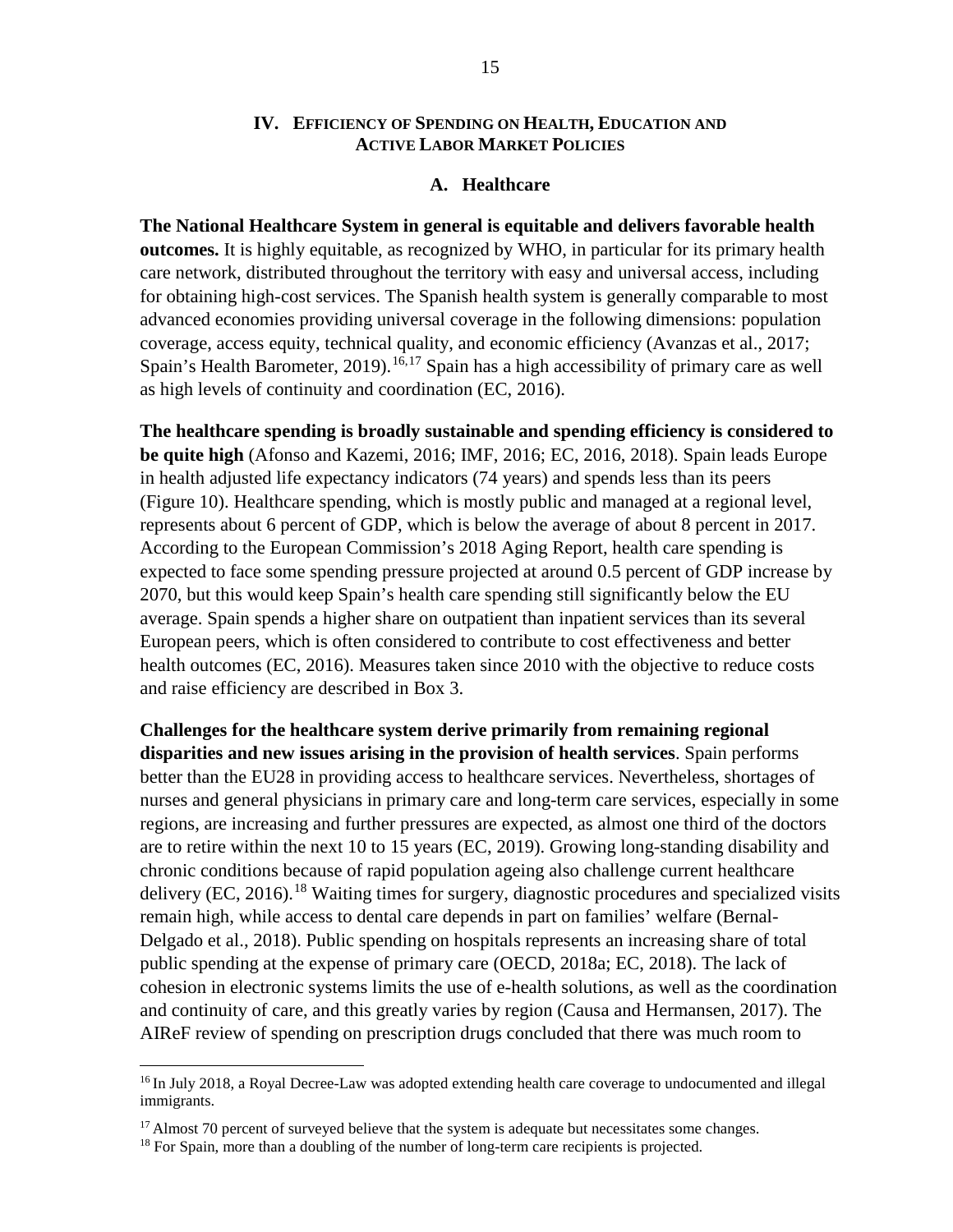improve governance, procedural aspects related to pricing of medicines, efficiency and equity. In terms of the equity of the system, it was observed that the current medicines copayment model penalizes active low-income workers, in comparison to pensioners with similar incomes and is unequal in its treatment of particularly vulnerable people, such as recipients of minimum income benefits. AIReF's proposals could generate significant savings and efficiency improvements for the system.<sup>[19](#page-16-0)</sup>

# **Box 3. Recent Measures in the Healthcare Sector**

The reform agenda in the National Health System in recent years has been strongly influenced by the general fiscal constraints that arose during the crisis. Actions since 2010 were targeted at tackling the governance of the system, the breadth of coverage (regulating entitlement conditions), the depth of coverage (categorizing the benefits package), cost-sharing (reformulating the financial participation of patients), drug pricing procedures and the reduction of production costs (for example, decreasing health workforce salaries or prices, reductions in health workforce numbers, centralizing purchasing).

In particular, a Royal Decree Law 20/2012 introduced a series of measures targeting the long-term care system; and a Royal Decree-Law 16/2012, introduced "urgent measures to guarantee the sustainability of the National Health System and improve the quality and security of its benefits". Among others, these measures included an income-based co-payment for pensioners. The new coalition government intends to repeal the Royal Decree-Law 16/2012, especially the provision related to co-payments by vulnerable groups. The implementation of the measures led to the estimated reduction in spending of 11 billion euros over 2012–16 (or about 15 percent of total health spending in 2016), half of which corresponded to excluded pharmaceutical products (2017-2020 Stability Program Update; Figure 3).<sup>1</sup> Another measure that reduced costs has been the implementation of the Centralized Purchase Platform in 2012.

With the objective of achieving greater effectiveness and efficiency, over the years, steps have been taken both in the training of healthcare professionals and in the management of the human resources needs in the health sector in the medium and long term, such as the employment stability in the sector.

There are ongoing efforts to consolidate the monitoring process of expenditure on healthcare and pharmaceutical products.2 It is expected that the data exchange between the Ministry of Finance and Civil Service and Ministry of Health databases will facilitate better analysis and improve efficiency, together with the active participation of the regional governments. In its 2018 review of prescription medicines, the AIReF estimated that savings could be achieved through the revision of the structure of the Inter-Ministerial Commission for Medicine Prices and a centralized purchase criterion that would allow the public sector to benefit from the discounts currently available to pharmacies. On the demand side, it recommended to follow the best prescription practices found in stewardship and control protocols to maximize savings across the regional governments.

\_\_\_\_\_\_\_\_\_\_\_\_\_\_\_\_\_\_\_\_\_\_\_\_\_\_\_\_\_\_\_\_\_\_\_\_\_\_\_\_\_\_\_\_\_\_\_\_

<sup>&</sup>lt;sup>1</sup> The government signed agreements with Farmaindustria to limit the growth of pharmaceutical expenditure, which was extended in 2019 (2019–22 Stability Report).

<sup>&</sup>lt;sup>2</sup> The 2019 AIReF review concentrated on hospital-related expenditure, in particular pharmaceuticals, within the national health system.

Sources: Bernal-Delgado et al. (2018); EC 2017; 2019–2022 Stability Program Update, Coalition agreement (2020).

<span id="page-16-0"></span><sup>&</sup>lt;sup>19</sup> When the impact of each proposal is evaluated in isolation, the total estimated savings sum up to 1.9 billion euros by 2022. But as some of the proposals would reduce the same aspects of inefficiency; their joint application would result in more modest savings.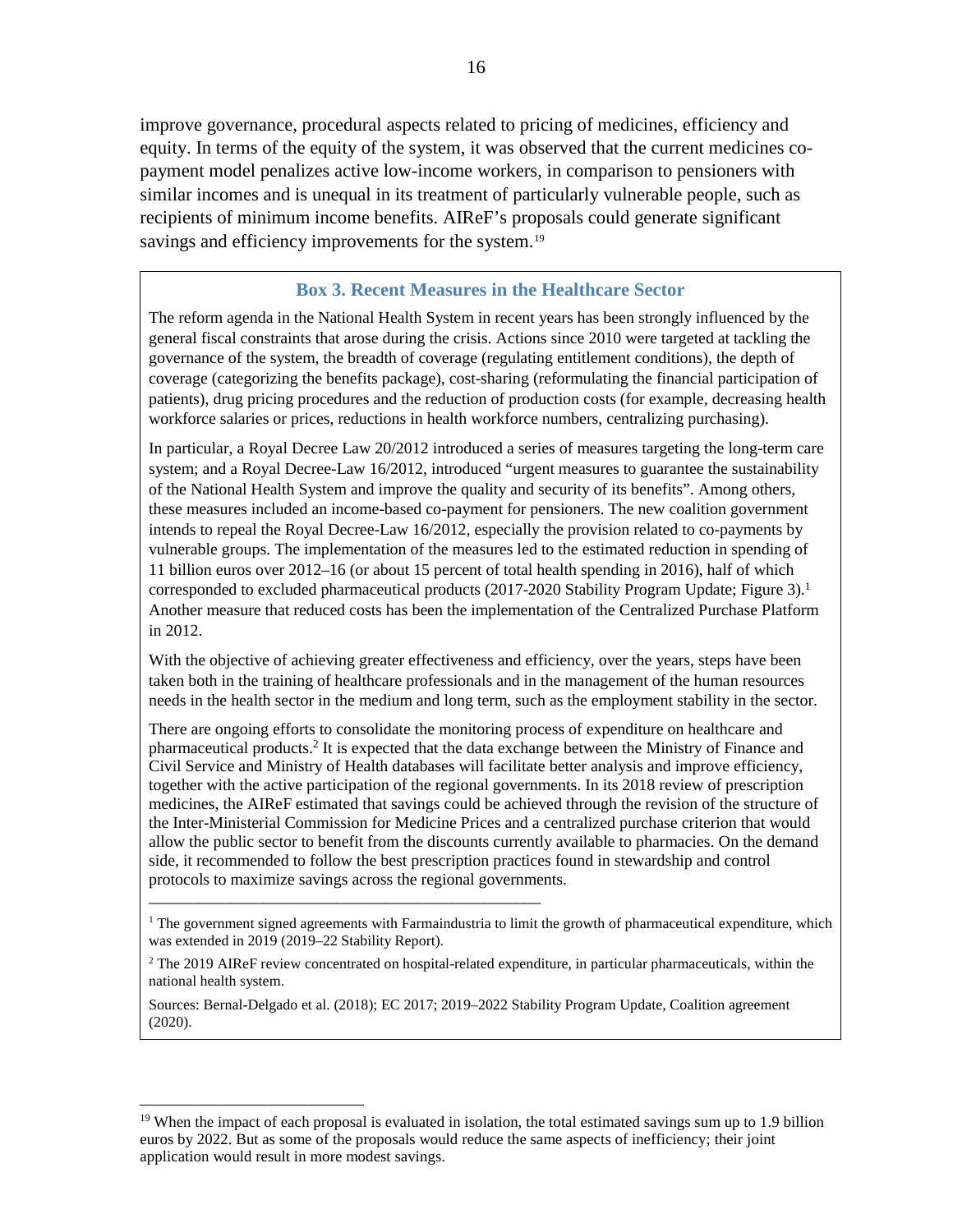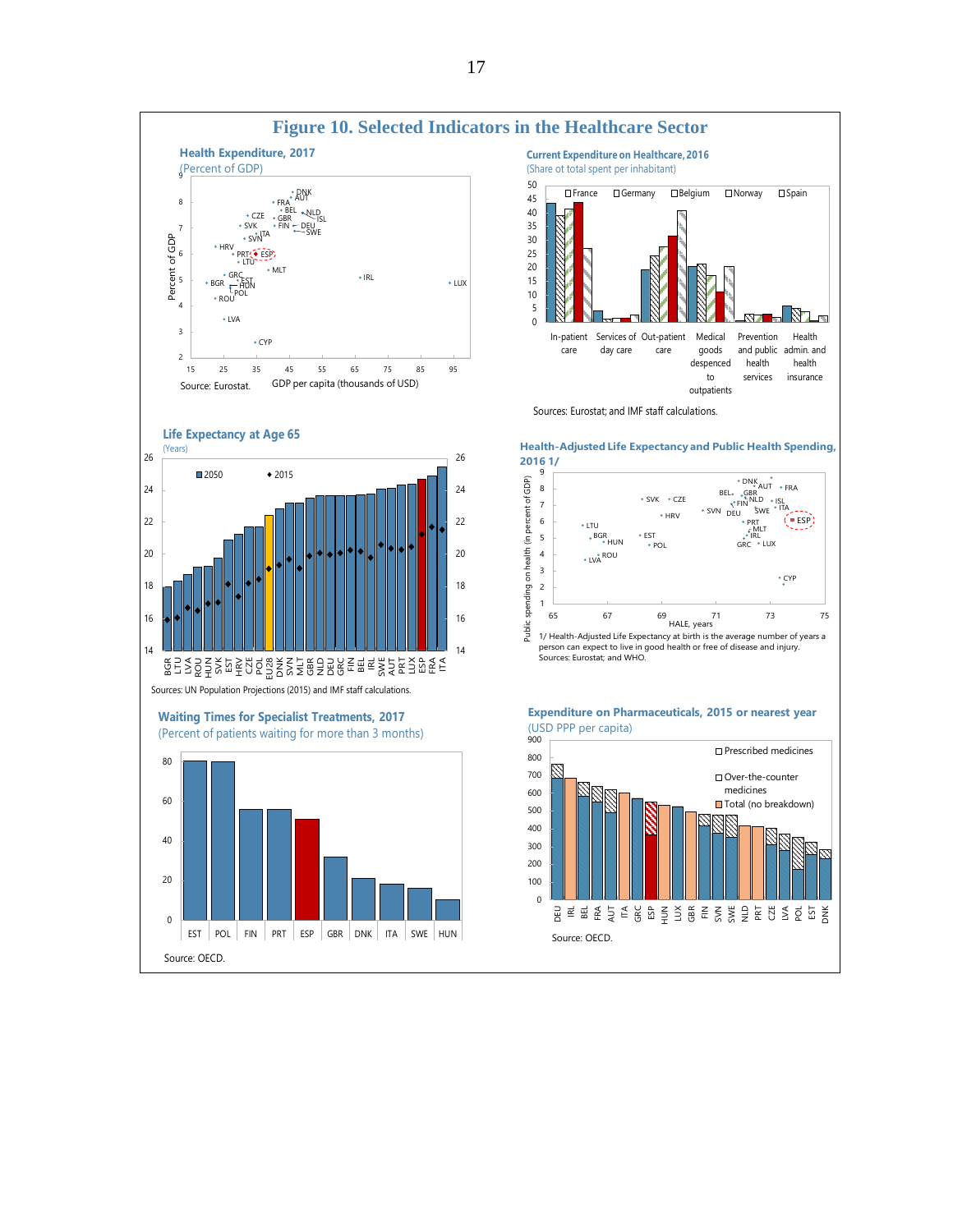# **B. Education and Training**

**Education and training are arguably the most important factors to ensure equality of opportunities as they deliver clear returns in terms of income**. For individuals, education promotes employment, earnings, health, and poverty reduction, while for the society as whole it drives long-term economic growth, spurs innovation, strengthens institutions, and fosters social cohesion (World Bank, 2018). Debates on education commonly focus on the need for more spending, but, as in other areas of social spending, efficiency and targeting (in case of active labor market policies) are an important part to achieving better outcomes.

**Education spending in Spain is relatively low.** Total public expenditure on education is less than the EU average, and it declined from 4.4 to 3.9 percent of GDP over 2011–2017, against the EU's 4.6 percent (despite a broadly stable share of spending for those below 25 years of age).[20](#page-18-0) Cumulative public spending per student as of 2015 was below most of the advanced EU economies. According to the 2018 Aging Report, education spending is projected to rise by 0.4 percent of GDP by 2050 and then decline by 0.2 percentage points to 3.9 percent by 2070.

# **Education outcomes have generally**

**lagged EU peers.** While after years of underperformance PISA scores improved in 2015, reaching OECD averages in all three core areas, they fell or stagnated in 2018 testing, especially in sciences (Figure 12).<sup>[21](#page-18-1)</sup> Barriers to intergenerational mobility are high (Figure 11). There has been no upward intergenerational mobility in educational attainment for 55 percent of the children of low educated parents who also have not attained an upper secondary education (OECD, 2018d and 2018e). This is also reflected in the large percentage of



young adults without an upper secondary education. This accounts for 34 percent in Spain compared to 15 percent on average across OECD countries, in spite of a significant increase by 25 percentage points in upper secondary first-time graduation rate between 2005 and 2016. Despite significant improvements over the past years, the early school leaving rate remains among the highest in the OECD, at 18.3 percent in 2017. New tertiary graduates still face challenges finding suitable work. The gap between the unemployment rate of those with tertiary education (where attainment targets are being met) and less than upper secondary education, at around 14 percent, is higher than the EU average of 10 percent (OECD, 2018a). The share of young people neither in employment nor in education or training (NEET) was at

<span id="page-18-0"></span> $20$  In 2012, the central government also approved the Decree-law 14/2012 on urgent measures to rationalize education spending.

<span id="page-18-1"></span><sup>&</sup>lt;sup>21</sup> See Afonso, A. and M. Kazemi, 2016; IMF, 2015/2016 for Data Envelopment Analysis for benchmarking education outcomes.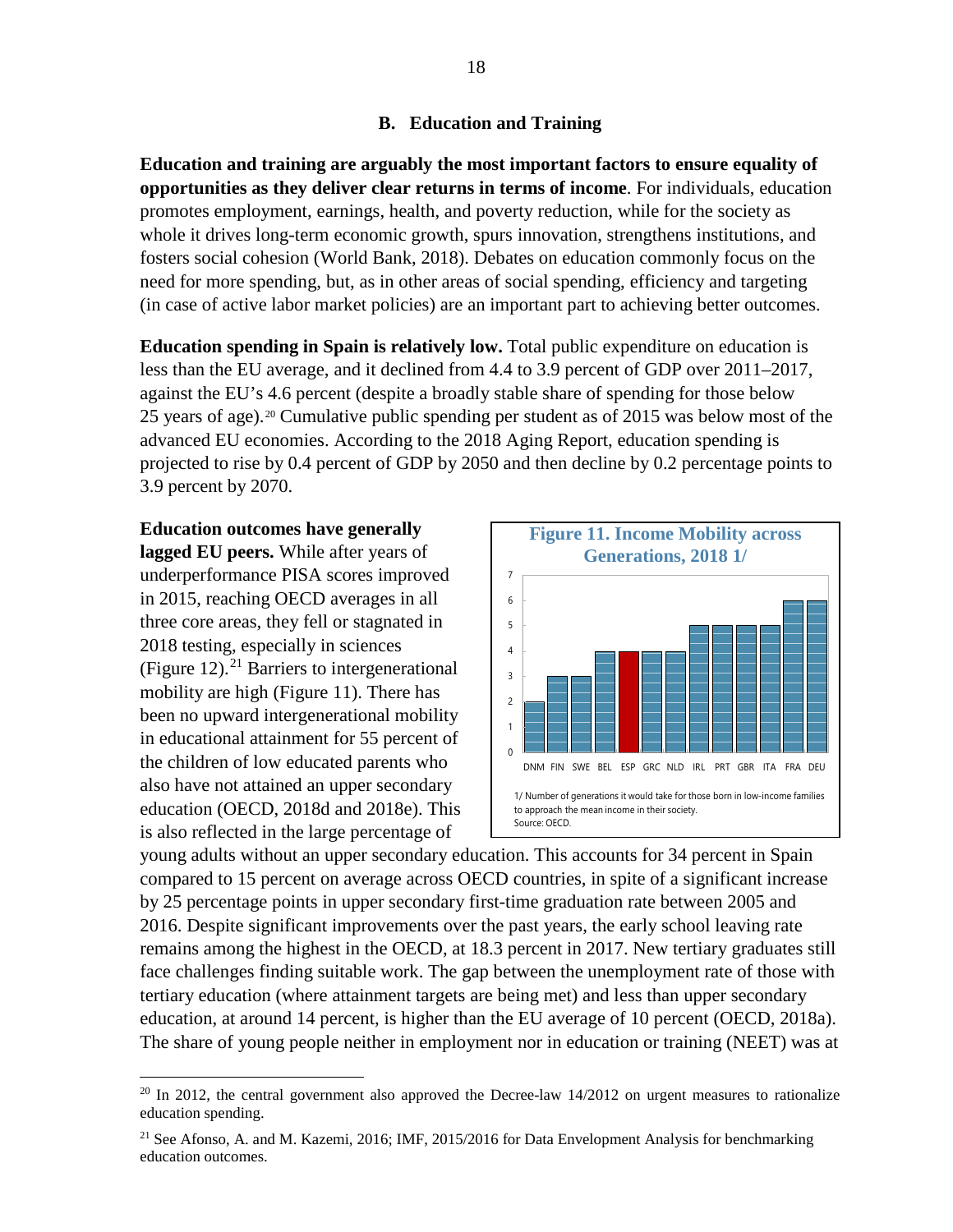around 15 percent in 2017 (Figure 12). Participation rates in education and training are low, also resulting in subpar basic and advanced digital skills levels. Regional disparities in educational outcomes persist, for instance, in PISA scores, early school leaving rates, grade repetition, and performance (EC, 2018d and 2019). One positive indicator is Spain's very high early childhood education enrolment rate: 96 percent of children aged 3 to 6 years were in education in 2015 compared to 76 percent on average across OECD countries (OECD, 2018c).

**The expenditure on active labor market policies in Spain is also relatively low and not particularly effective** (Figure 12). In Spain, the active labor market policies (ALMPs) include programs for labor integration, training, job rotation and job sharing, employment incentives, supported employment and rehabilitation, direct job creation and start-up incentives. In terms of participation, the main component of ALMPs are training programs (ILO, 2015). The evidence so far indicates that spending on ALMP measures and labor market services is low relative to the number of unemployed persons and is diversified across a large number of programs. In general, the programs are not considered to be effective in matching cohorts with necessary skills, especially the long-term unemployed, low-skilled and youth, and are not well coordinated or designed to foster employability, although there are some few positive experiences (ILO, 2015; IMF, 2017b and 2018b; EC, 2019). Moreover, ALMPs have limited participation rates, the Public Employment Services face capacity constraints to offer individualized support, several policies are not appropriately targeted, and evaluation mechanisms are uncommon.

# **Education reforms, which have been piecemeal, have been paused altogether since 2016.**

While a state ministry carries an overall mandate, the 17 Autonomous Communities make most of the decisions regarding their own education systems, making coordination challenging. Political disagreements, including on the level of spending, stalled the negotiations on a needed broad-ranging education reform. Some recent initiatives do seek to improve the matching between initial vocational education and training and labor market needs through a higher involvement of the business sector and a review of the qualifications framework (OECD, 2018c). The government also approved measures in coordination with the regions, social partners and other stakeholders to further develop and upgrade the dual vocational education and training system, promote work-based learning and raise the attractiveness of the system. One important issue that is yet to be addressed is improving the quality of teaching (OECD,  $2014$ ).<sup>[22](#page-19-0),[23](#page-19-1)</sup>

<span id="page-19-0"></span> $^{22}$  The 2013 Organic Law on the Improvement of the Quality of Education (LOMCE) did not address the issue of teachers' quality. According to OECD (2014), 36 percent of teachers never received formal appraisal.

<span id="page-19-1"></span> $23$  Teachers in Spain are paid at or slightly above th[e OECD](javascript:void(0);) average depending on the years of experience (2017). The average class size is slightly below the OECD average (2016).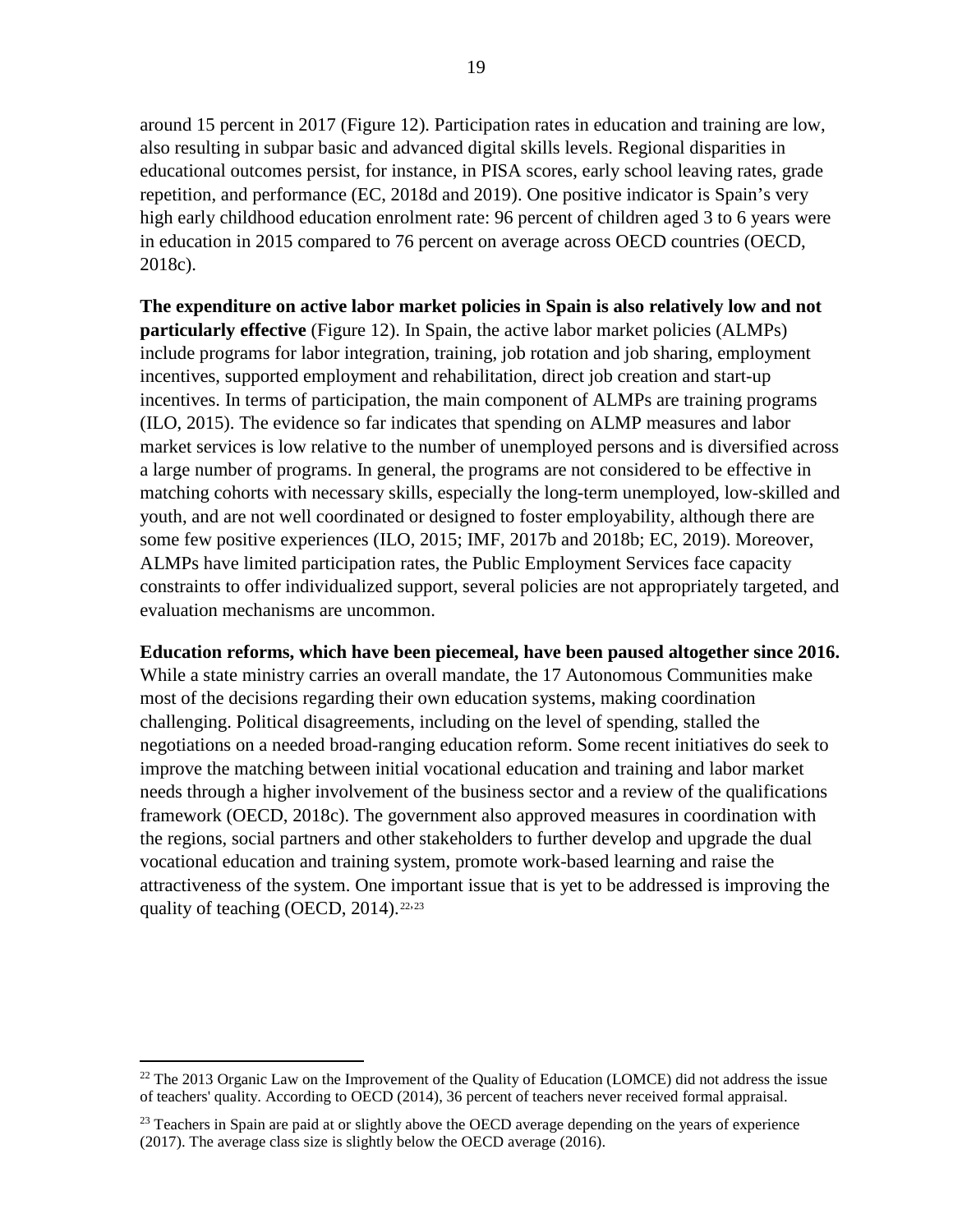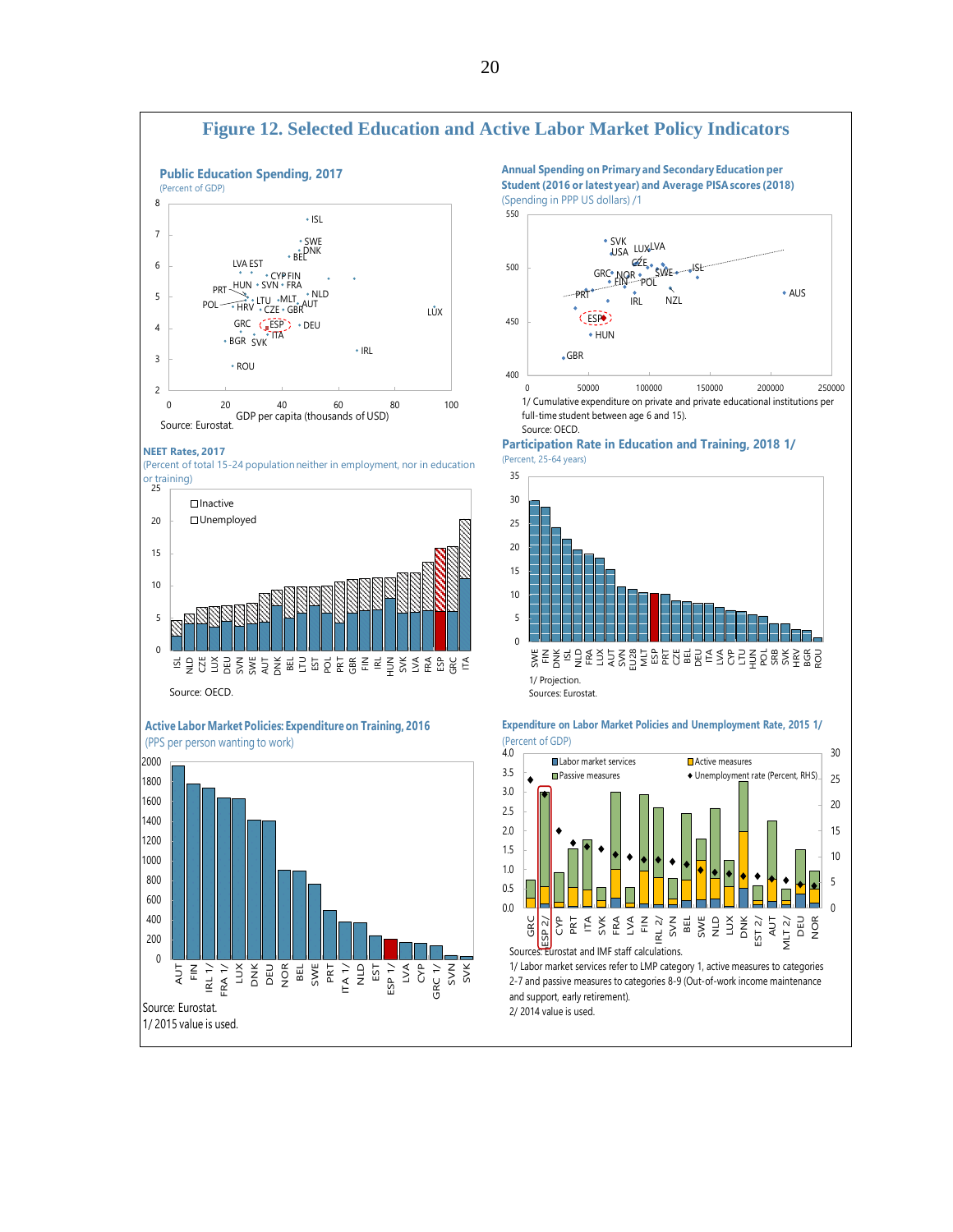## **V. TAKEAWAYS AND POLICY RECOMMENDATIONS**

**Social spending in Spain is below the peer average in several categories and in many aspects is not achieving effective outcomes.** The bright spot is the generally wellfunctioning healthcare system, which provides equity in access and delivers favorable outcomes at efficient spending levels. The contributory pension system has so far offered high replacement ratios at reasonable pension spending-to-GDP ratio, resulting in low oldage poverty. But in light of population aging, maintaining such pension benefits without comprehensive reforms is not sustainable and would come at the expense of the already disadvantaged younger generation. Moreover, the elevated spending on unemployment protection reflects the high level of structural unemployment, indicative of lingering skills mismatches in the labor market and poorly targeted education and training programs. The least social assistance is devoted to the most vulnerable, which are children and low-income households.

**In particular, social assistance programs do not deliver fully on their objectives.** There are gaps in adequacy and coverage not least due to inefficiencies in the administrative systems, low income thresholds as well as means testing, and a lack of coordination. These weaknesses stand in a way of reducing the levels of risks of poverty, income inequality and exclusion.

**Given the high level of decentralization, a first step toward improving the effectiveness of social assistance would be a more coordinated approach.** A good start would be reopening a dialogue on the necessary reforms and improving communication between the stakeholders. Despite the attempted reforms since 2000s, social interventions remain largely fragmented along single objective dimensions (employment, housing, etc.) and lack a unified, coherent approach (EC 2015a). There is generally no single point of contact or onestop shop to coordinate income support, social and unemployment services in order to offer a joint response to the challenges derived from lack of employment or other situations that push people towards social exclusion.[24](#page-21-0) Reducing the overlapping benefits and improving their mobility across regions would also make the system more efficient and may also facilitate the participation in the labor market (Fournier and Johansson, 2016).<sup>[25](#page-21-1)</sup> The introduction of the Universal Social Card that came into force in October 2018 could help collect information on all benefits received by individuals from the national and regional governments (see below on coordination of ALMP).

**On a more granular level, the effectiveness could be improved along several lines laid out below** (see also Funcas, 2019; EC, 2019; AIReF, 2019). Any strategy that involves expanding social spending would need to be sustainably financed, in particular in the context

<span id="page-21-0"></span> $^{24}$  In the early 2000s, a set of regional plans for social inclusion explicitly mentioned the objective of coordinating resources and strategies to achieve that goal but few were implemented. More recently, some regions have implemented certain coordination practices (drafting protocols, establishing multidisciplinary teams, creating joint programs to intervene with vulnerable groups) among different services (Rodriguez-Cabrero et al., 2015).

<span id="page-21-1"></span><sup>&</sup>lt;sup>25</sup> Six regions established the possibility to conclude agreements with other regions to ensure the transfer of rights in their legislation, but so far only two regions started to negotiate such an agreement (EC, 2019).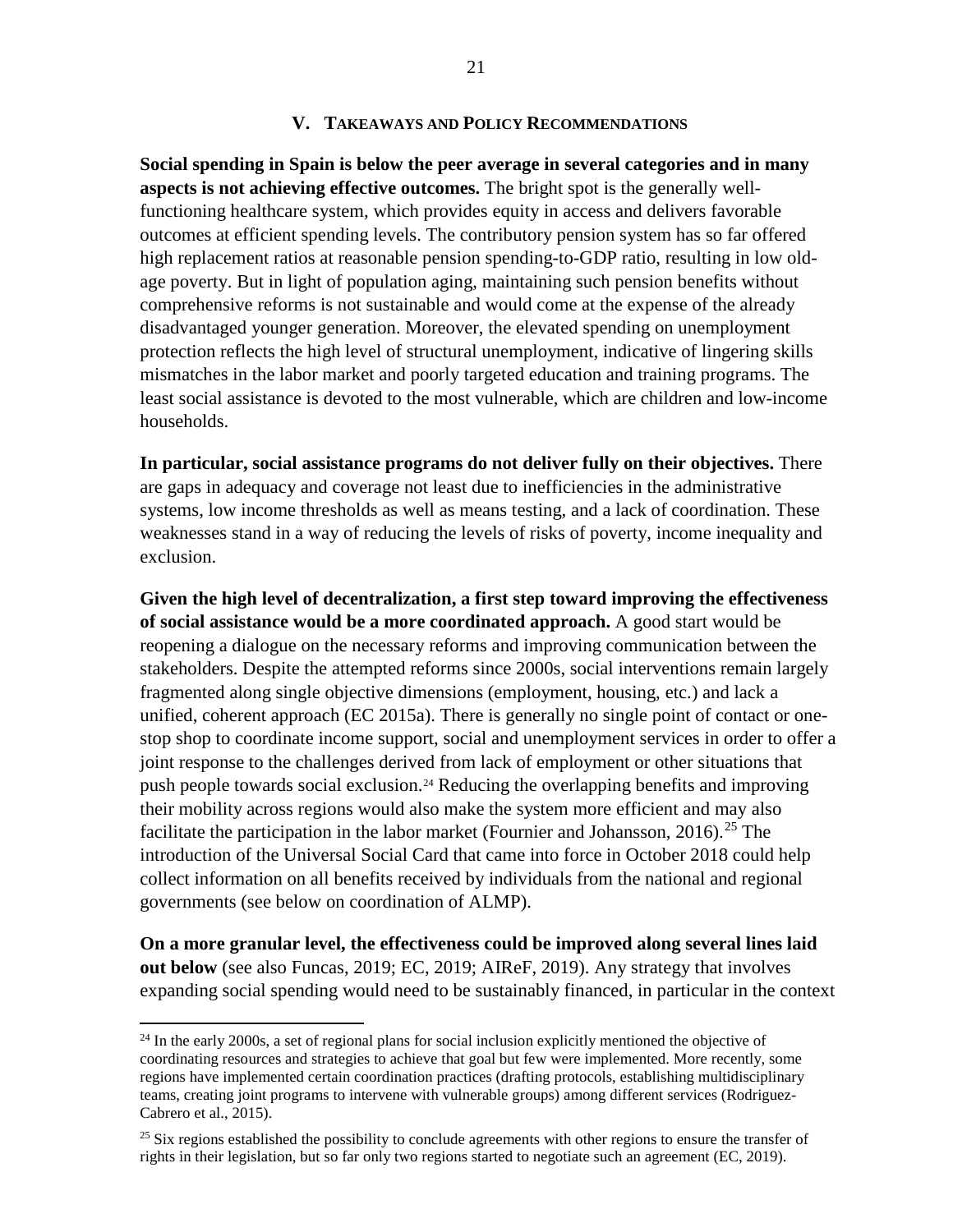of Spain's elevated public debt. It should not crowd out other spending (e.g. physical infrastructure) that is also crucial for promoting inclusive growth nor create significant distortions (IMF, 2019).

- Improving access to assistance to the families in need, calibrating better the sustainable income levels, increasing the means-testing of some existing benefits (e.g. daycare, scholarships), increasing funding of selected programs, and improving access to programs could lead to improvements in "at risk" poverty indicators and inclusion. In this context, the proposal by AIReF (2019a) on the design of a basic social benefit and its medium-term financing options are worth a close examination but this would have to go hand-in-hand with estimating the adequacy, coverage and efficiency of the existing assistance programs. There is also a need to reduce the complexity of the administrative processes and the bureaucratic hurdles to increase the participation in the existing programs.
- Education, training and active labor market policies need to ensure better matching with market needs. Reducing barriers to intergenerational mobility, regional disparities, and skill matches are critical for providing greater equality of opportunities. In this respect, the recent initiatives on new training and geographical mobility initiatives and plans to introduce a teacher appraisal system will require appropriate funding to support the implementation and monitoring of the progress. Moreover, well-targeted and costeffective vocational training and active labor market policies as well as improved apprenticeship could be helpful in bridging unemployment and opportunities (McGowan and Andrews, 2015; IMF, 2017b). To that end, for example AIReF suggested ensuring that the information collected on active labor market policies, coordinated by the State Public Employment Service, should be more standardized in terms of training and careers to facilitate the evaluation of the policies that are working properly. There is also room to consolidate the vast amount of active labor market policies, with low participation rates and little funding, and instead expand on the most promising exiting programs (IMF, 2018a, 2018b). Further coordination between stakeholders is needed to ensure that all regional models comply with key standards for dual vocational education and training, and data is publicly available and consistently coded cross regions to better evaluate the success of policies (ILO, 2015; OECD, 2018a; EC, 2019).
- Healthcare policies should be targeted at further reducing regional disparities and addressing emerging challenges. Following the government's objective, the health cohesion instrument of the National Health System should be improved, and resources allocated to the coordination of the system should be strengthened. With a view to reducing health inequalities, the European Commission (2019) recommended, for example, to develop and promote interoperable e-government and e-services, in particular in remote regions, and including joint provision of services in border areas. It also called for more investments in infrastructure targeted at strengthening primary care and integrated care. There is also room to widen the spectrum of policy tools effectively used to ensure fiscal sustainability of health care spending; and improve cooperation between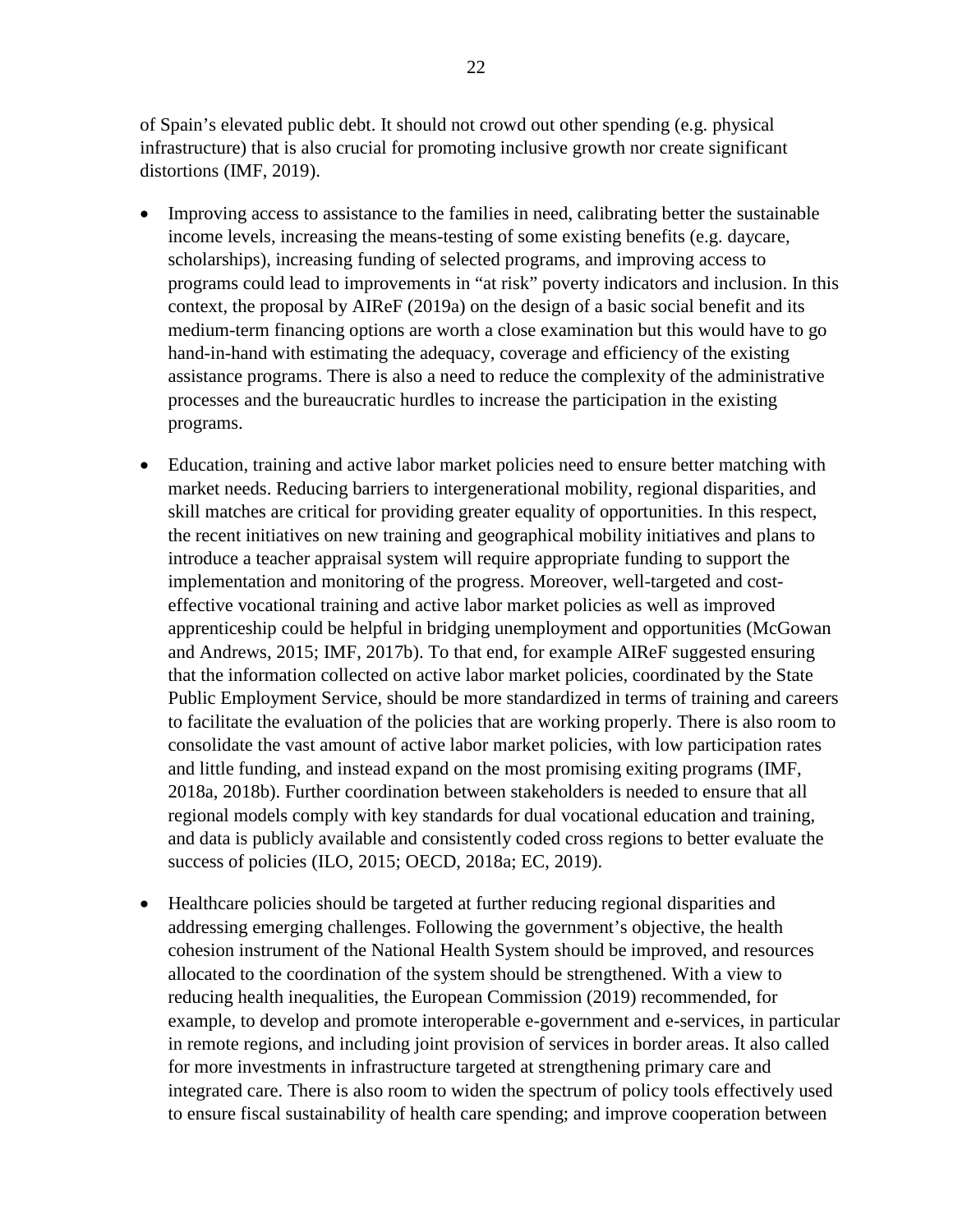budgeting officials and those in charge of healthcare (EC, 2016).<sup>[26](#page-23-0)</sup> AIReF sees opportunities for improvement in the system in terms of governance, procedural aspects, efficiency and equity in prescription drug pricing, and giving more weight to Autonomous Communities in the decision-making process.

**More effective social spending cannot be the only tool to raise living standards and reduce inequality.** Efforts also need to be directed toward making the labor market more inclusive, in particular by addressing the high share of temporary employment, which is associated with high employment volatility, low productivity growth and rising income inequality. The large gap in the dismissal costs between permanent and temporary jobs remains the root cause for employers offering too few open-ended contracts. The best results for shifting to a higher share of permanent jobs without necessarily raising the overall dismissal costs for employers and lowering the employment protection for most workers can be expected from combining a single open-ended contract with a separation fund (IMF, 2018a).

<span id="page-23-0"></span> $^{26}$  Policy tools, inter alia, include improving reimbursement mechanisms, enhancing provider competition, defining strategic objectives of the health sector and using eHealth tools. Currently Spain is assessed to be using only 3 out of 17 suggested tools.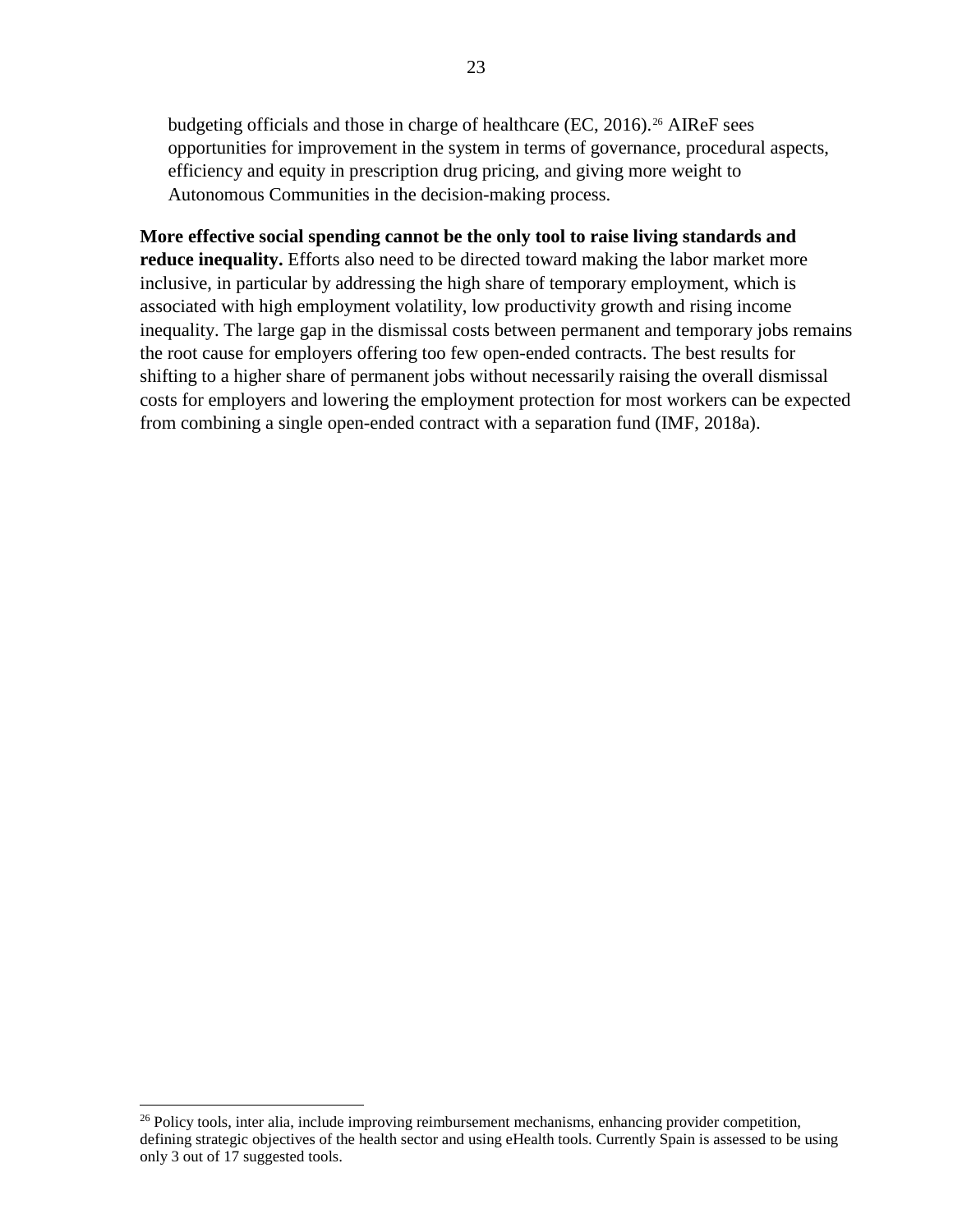#### **REFERENCES**

- Afonso, A. and M. Kazemi, 2016, "Assessing Public Spending Efficiency in 20 OECD Countries", Lisbon School of Economics and Management, WP12/2016/DE/UECE.
- Avanzas, P., Pascual, I., and C. Moris, 2017, "The Great Challenge of the Public Health System in Spain", Journal of Thoracic Disease, 9 (Suppl 6): S430–S433.
- Avram, S., Figari, F., Leventi, C., Levy, H., Navicke, J., Matsaganis, M., Militaru, E., Paulus, A., Rastringina,O. and H. Sutherland, 2013, "The Distributional Effects of Fiscal Consolidation in Nine Countries," EUROMOD Working Paper No. EM 2/13 (Essex: Essex University Institute of Social & Economic Research).
- Bank of Spain, 2018, "Recent Pension System Measures: Analysis of Impact on Public Finances," Box 6 in Economic Bulletin 4/2018.
- Bernal-Delgado, E., García-Armesto S., Oliva J., Sánchez Martínez FI., Repullo JR., Peña Longobardo LM., Ridao-López M., C. Hernández-Quevedo, 2018, "Spain Health System Review 2018", The European Observatory on Health Systems and Policies, Health Systems in Transition, Vol. 20, No. 2.
- Cantó, O. and L.Ayala, 2014, "Políticas Públicas para Reducir la Pobreza Infantil en España: Análisis de Impacto". Madrid: UNICEF. http://goo.gl/IDd0Zh
- Causa, O. and M. Hermansen, 2017, "Income Redistribution Through Taxes and Transfers across OECD Countries", OECD, Economics Department Working Papers, No. 1453.
- [Cavanillas,](http://policyinpractice.co.uk/author/daniel-cavanillas/) D., 2015, "Spain's Welfare System: An Overview", *Policy in Practice,* March 24. Available at [http://policyinpractice.co.uk/spains-welfare-system-an-overview/.](http://policyinpractice.co.uk/spains-welfare-system-an-overview/)
- Chen, T., Hallaert, J.J., Pitt, A., Qu, H., Queyranne, M., Rhee, A., Shabunina, A., Vandenbussche, J., and I. Yackovlev, 2018, "Inequality and Poverty Across Generations in the European Union", Staff Discussion Note No. 18/01, Washington, International Monetary Fund.

European Commission (EC), 2013, The Coverage Rate of Social Benefits", Research Note 9/13.

- \_\_\_\_, 2014, "European Minimum Income Network", Country Report: Spain.
- \_\_\_\_, 2015a, "ESPN Thematic Report on minimum income schemes: Spain."
- \_\_\_\_, 2015b, Spain Country Fiche: Impact of Ageing Populations on Pensions*,* Ageing Working Group.
- \_\_\_\_, 2016, "Joint Report on Health Care and Long-Term Care Systems and Fiscal Sustainability", Volume 1, Institutional Paper 031.
- \_\_\_\_, 2017, Country Report: Spain.
- \_\_\_\_, 2018a, The 2018 Ageing Report.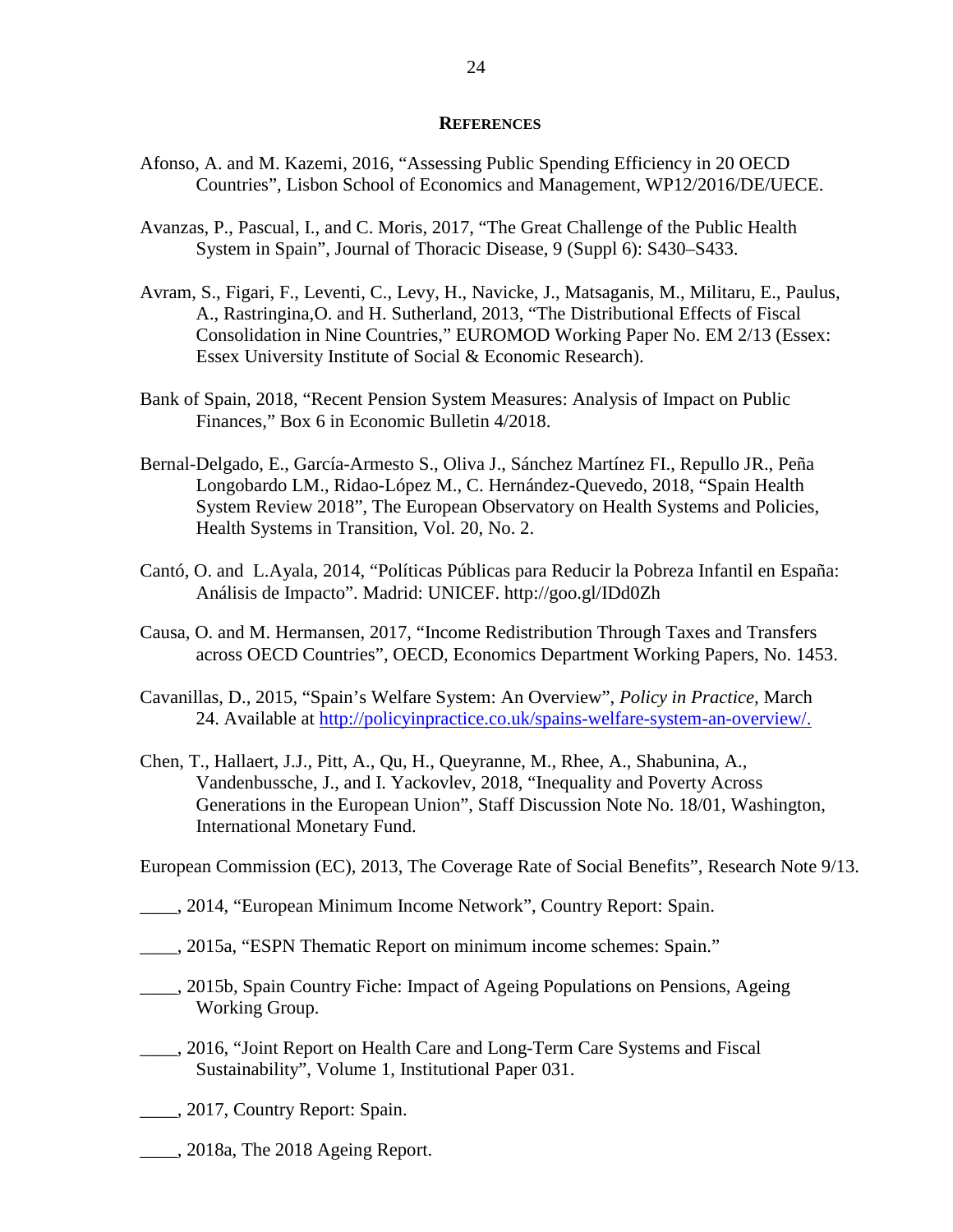- \_\_\_\_, 2018b, Pension Adequacy Report.
- \_\_\_\_, 2018c, Your Social Security Rights in Spain.
- \_\_\_\_, 2018d, Country Report: Spain.
- \_\_\_\_, 2019, Country Report: Spain.
- Fournier, J-M. and Å. Johansson, 2016, "The Effect of the Size and the Mix of Public Spending on Growth and Inequality", OECD, Economics Department Working Papers No. 1344.
- Funcas, 2019, "Pobreza y rentas mínimas", Panorama Social, Primer trimester.
- Gorjón Garcia, L., and A. Villar, 2019, "The Minimum Income Scheme as a Poverty Reduction Mechanism: The Case of the Basque Country", Fedea, Estudios sobre la Economía Española, 2019/10.
- [Glassdoor Research Report](https://www.glassdoor.com/research/) "Which Countries in Europe Offer the Fairest Paid Leave and Unemployment?", 2016, at https://www.glassdoor.co.uk/blog/social-benefits-europeisnt-britain/
- Gómez, F. and F. H. Buendía, 2016, "Crisis and Welfare Society in Spain", International Journal of Humanities and Social Science Invention; Volume 5, Issue 8, August 2016, pages 32–39.
- Herrmann, P; Tausch, A.; Heshmati, A.; C..Bajalan (2008), "Efficiency and Effectiveness of Social Spending", IZA Discussion Papers, No. 3482,Institute for the Study of Labor (IZA), Bonn,<http://nbn-resolving.de/urn:nbn:de:101:1-2008052722>
- Independent Authority for Fiscal Responsibility (AIReF), 2019, Spending Review [\(https://www.airef.es/es/spending-review/\)](https://www.airef.es/es/spending-review/).
- \_\_\_, 2019a, "The Programs of Minimum Incomes in Spain".
- International Monetary Fund, 2014, "Fiscal Policy and Income Inequality", Policy Paper, Washington.
- \_\_\_\_, 2015, "The Efficiency of Public Spending in Health and Education in Hungary", Country Report No. 15/93, Washington.
- \_\_\_\_, 2016, Public Expenditure Efficiency in Ireland, Country Report No. 16/257, Washington.
- \_\_\_\_, 2017a, "The Spanish Pension System-Challenges Beyond Financial Stability", Country Report No. 16/257, Washington.
- \_\_\_\_, 2017b, Spain: 2017 Article IV Consultation Staff Report, Country Report No. 17/319, Washington.